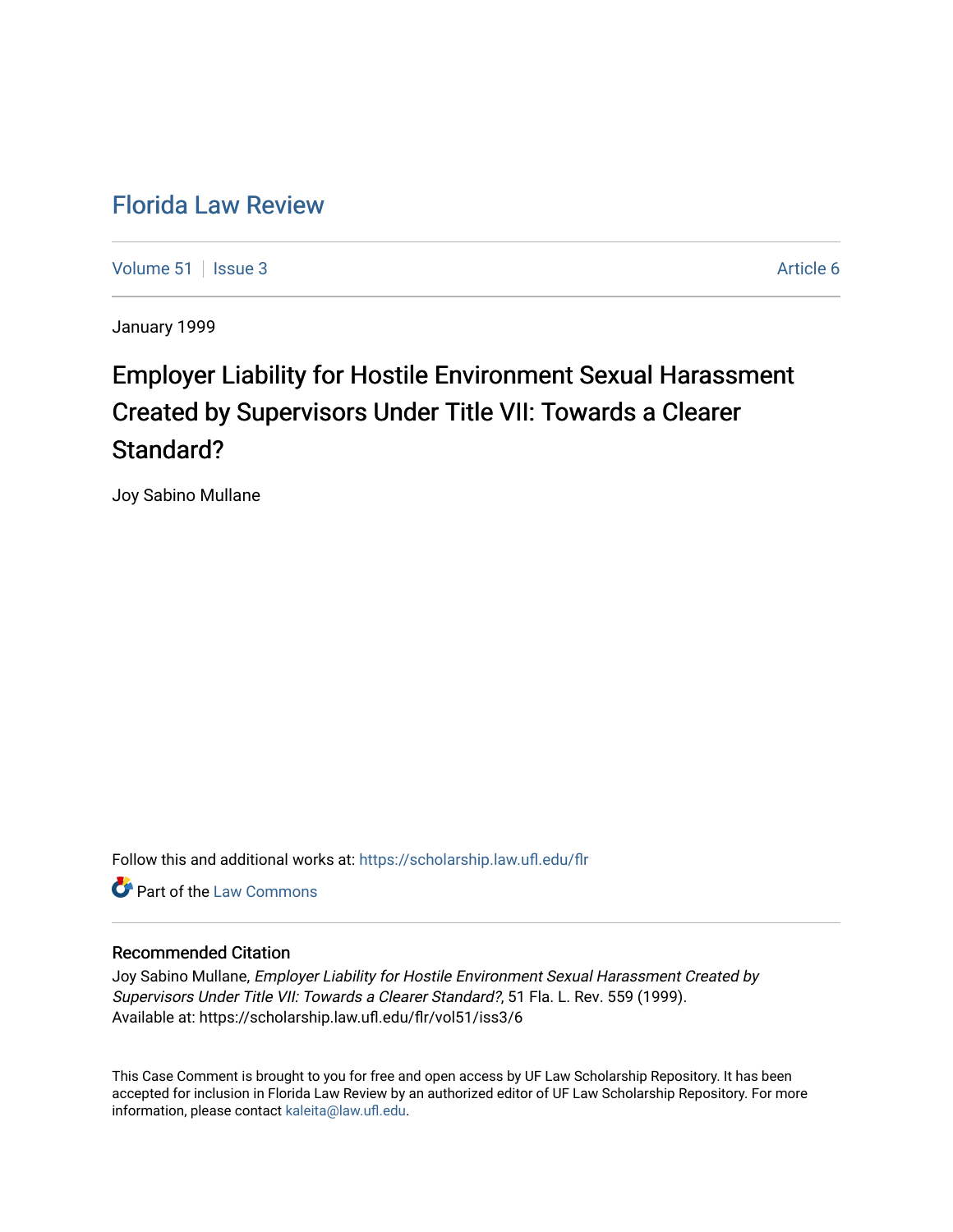Mullane: Employer Liability for Hostile Environment Sexual Harassment Crea

# EMPLOYER LIABILITY FOR HOSTILE ENVIRONMENT SEXUAL HARASSMENT CREATED BY SUPERVISORS UNDER TITLE VII: TOWARDS A CLEARER STANDARD?

# *Joy Sabino Mullane\**

| П. | <b>EMPLOYER LIABILITY FOR SEXUAL HARASSMENT</b><br>BEFORE FARAGHER AND BURLINGTON INDUSTRIES 560                                                                                               |
|----|------------------------------------------------------------------------------------------------------------------------------------------------------------------------------------------------|
|    | III. FARAGHER: BACKGROUND AND LOWER COURT TREATMENT 567<br>A. Decision in the District Court and Court of Appeals  567<br>B. The Eleventh Circuit Court of Appeals Dissent 570                 |
|    | IV. THE RECENT SUPREME COURT DECISIONS 572<br>A. Faragher: The Supreme Court Majority Opinion  572<br>B. Burlington Industries: The Majority Decision in<br>the Companion Case to Faragher 575 |
|    | V. THE DISSENT IN FARAGHER AND BURLINGTON INDUSTRIES  578                                                                                                                                      |
|    | VI. ANALYSIS OF THE CURRENT STATE OF EMPLOYER<br><b>LIABILITY FOR SUPERVISOR-CREATED HOSTILE</b>                                                                                               |
|    |                                                                                                                                                                                                |

# I. INTRODUCTION

Imagine going to work, turning on your computer, and discovering that, once again, the office manager has sent you pornographic e-mail. This has been occurring every day for about one week. You know that the employer has a sexual harassment policy, and today you decide to follow the proper procedure and file a complaint. After receiving the complaint, the employer

<sup>\*</sup> To my husband, Greg-because you loved me. This Casenote is also dedicated to my parents, Paula Habib and William Sabino, for their unconditional love and support. I would also like to give special thanks to Professor Betsy Ruff, Professor Rebecca Karl, and Professor Michael Millender, for their inspiration and guidance.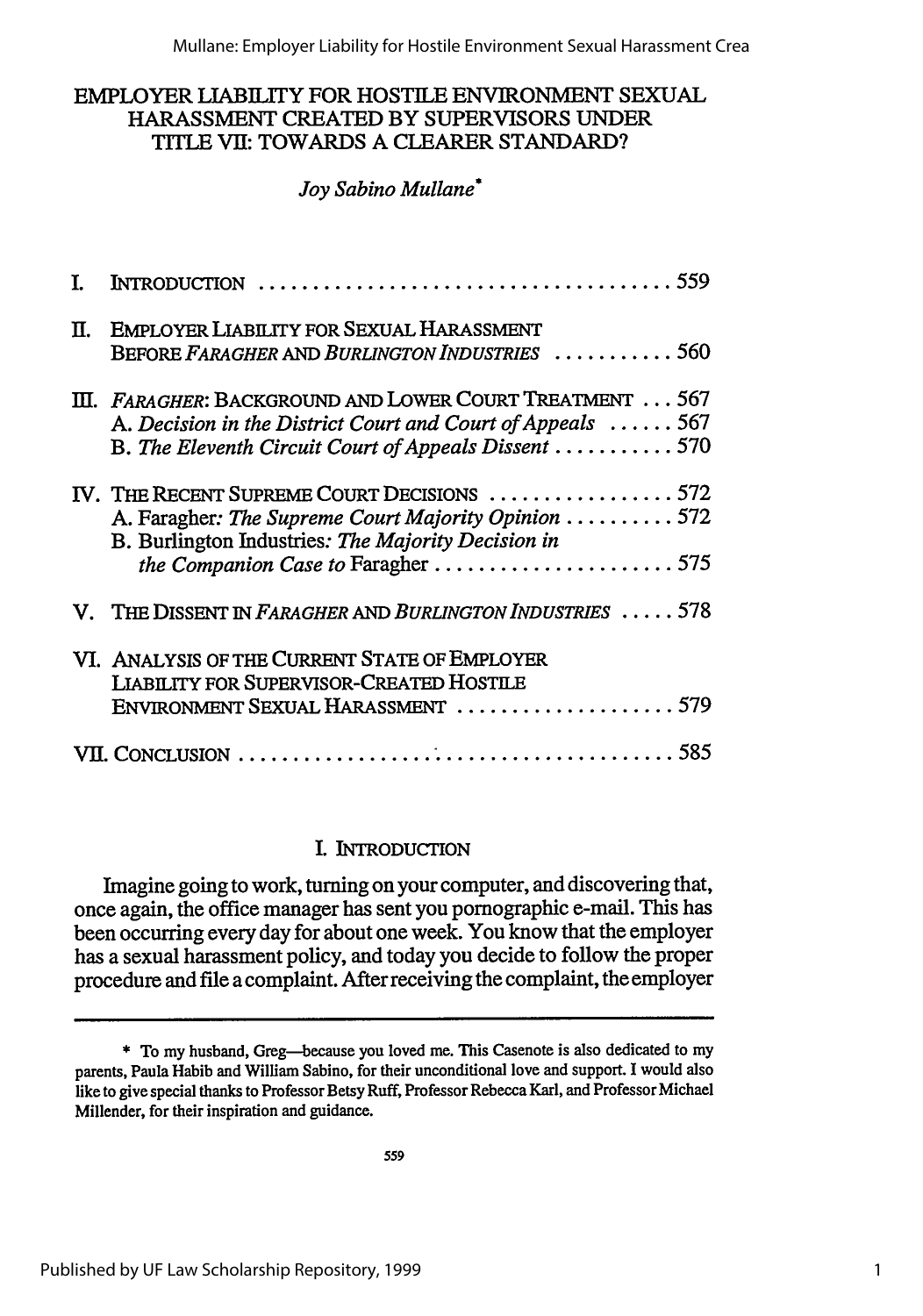*FLORIDA LAW REVIEW*

takes prompt and appropriate remedial action. Under this scenario, would the employer be liable in a court of law to the employee for the harm caused by these acts of harassment?

This Casenote explores the changing area of employer liability for supervisor-created hostile environment sexual harassment' in the wake of two recent Supreme Court decisions.2 To this end, Part II explains the conflict that existed prior to the Supreme Court cases. Part III focuses on the reasoning of the lower courts' opinions in the *Faragher* case as a backdrop for highlighting how the recent decisions have changed this area of the law. Part IV sets forth the new controlling principles for employer liability for supervisor-created hostile environment sexual harassment outlined in the *Faragher and Burlington Industries* majority opinions. Part V focuses on the dissent in *Burlington Industries,* which was incorporated into the dissent of *Faragher.* Part VI analyzes the current state of employer liability for supervisor-created hostile environment sexual harassment and highlights the ambiguities arising from the Supreme Court's recent decisions. Part VII presents the Conclusion of this Casenote.

# **II.** EMPLOYER LiABILITY FOR SEXUAL **HARASSMENT BEFORE FARAGHER AND BURLINGTON INDUSTRIES**

Title VII of the Civil Rights Act of 1964 makes it unlawful for an employer "to discriminate against any individual with respect to [such individual's] compensation, terms, conditions, or privileges of employment, because of such individual's . . . sex."<sup>3</sup> A violation of Title VII may be predicated on either of two types of sexual harassment: quid pro quo or hostile environment.4 Before *Faragher and Burlington Industries*, quid pro quo sexual harassment "involve<sup>[d]</sup> the conditioning of concrete employment benefits on sexual favors"5 (now, quid pro quo harassment only exists when job threats are actually carried out<sup>6</sup>). Hostile environment sexual harassment is harassment so severe or pervasive as "to alter the conditions of [the victim's] employment and create an abusive

- 5. Meritor Say. Bank v. Vinson, 477 U.S. 57,62 (1986).
- *6. See Burlington Indus.,* 118 **S.** Ct. at 2264.

<sup>1.</sup> There are two types of sexual harassment: quid pro quo and hostile environment. Since the law regarding quid pro quo sexual harassment is fairly well settled, see infra pp. 563, this Casenote focuses on hostile environment sexual harassment. Additionally, case law divides employer liability for hostile environment sexual harassment into two group of harasses: coemployees and supervisors. Again, since the law involving co-employees is fairly well settled, uniformly applying a negligence standard, this Casenote only explores hostile environment sexual harassment committed by supervisory personnel.

<sup>2.</sup> See Faragher v. City of Boca Raton, 118 S. Ct. 2275 (1998); Burlington Indus. v. Ellerth, 118 S. Ct. 2257 (1998).

<sup>3. 42</sup> U.S.C. § 2000e-2(a)(1) (1994).

*<sup>4.</sup> See Burlington Indus.,* 118 S. Ct at 2264.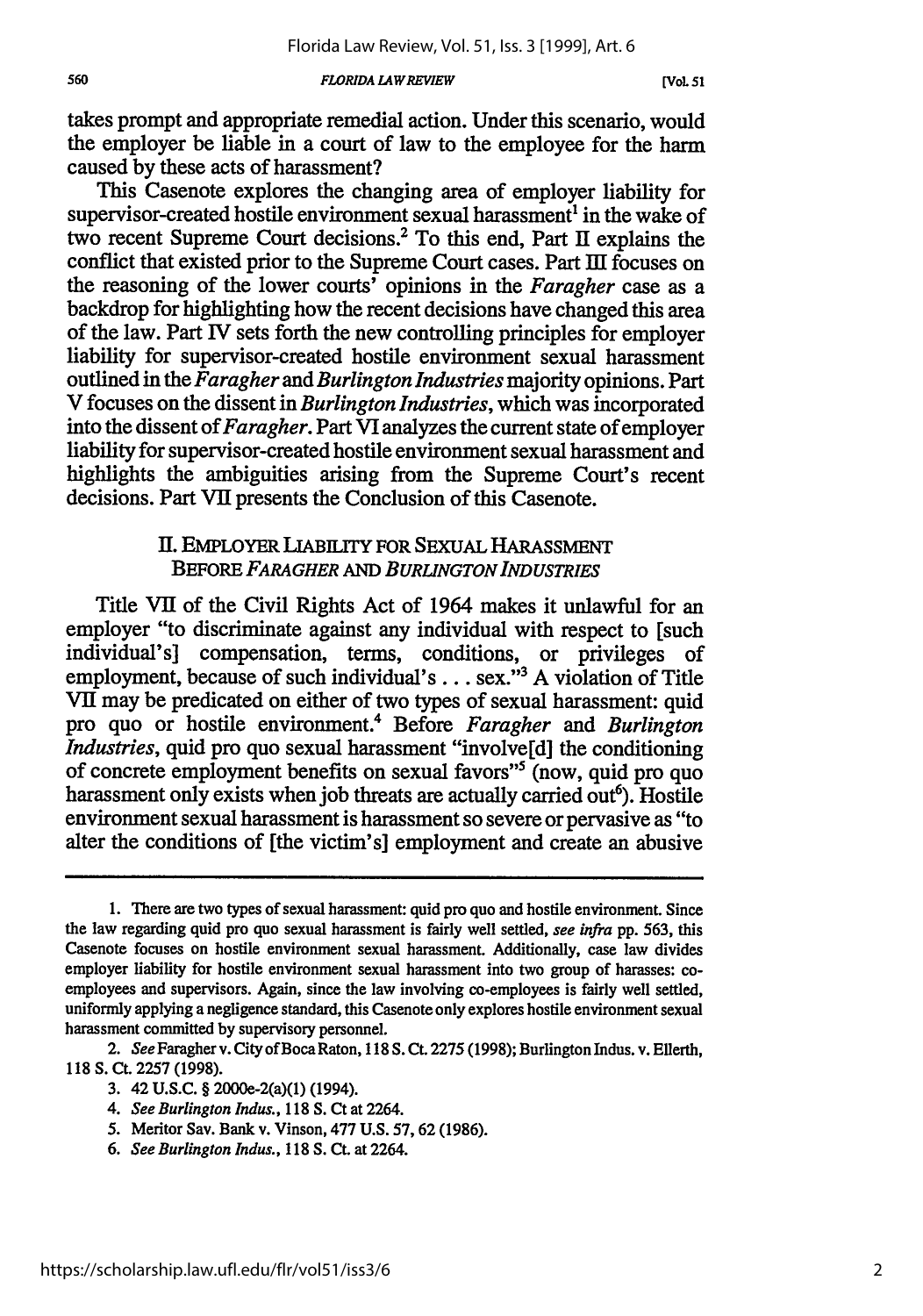#### *EMPLOYER LIABILTI FOR SEXUAL HARASSMENT*

19991

working environment."7 The Supreme Court case that established hostile environment sexual harassment as a violation of Title VII, regardless of whether the plaintiff suffered an economic or tangible loss, was *Meritor Savings Bank v. Vinson.*<sup>8</sup> However, the Court set no clear guidelines for determining when an employer is liable for the hostile work environment created by its supervisory employees.<sup>9</sup>

*In Meritor,* the Supreme Court directed courts to look to principles of agency law, referring them to the Restatement (Second) of Agency sections 219-237, in determining an employer's liability for actions of its employees.<sup>10</sup> While directing the courts to look to principles of agency law.

*7. See Meritor,* 477 U.S. at **67** (citing Henson v. Dundee, **682** F.2d 897, 902 (1lth Cir. **1982)).**

8. 477 U.S. **62** (1986). In *Meritor,* Michelle Vinson was hired to work as a teller by Sidney Taylor, the vice president of the bank branch. *See* id. at 59. Vinson worked at the branch for four years and was promoted several times to become the assistant branch manager. *See id.* After taking an indefinite sick leave, Vinson was discharged. *See* id. at 60. Thereafter, Vinson filed suit claiming that throughout the four years of her employment, she had "constantly been subjected to sexual harassment." *Id.*

Vinson alleged that after working for a short time, Taylor invited her out to dinner and suggested they have sexual relations. *See* **id.** Fearing for her job, Vinson eventually agreed. *See id.* Vinson testified that during the fouryears of her employment, she and Taylor had intercourse 40-50 times. *See id.* Taylor also fondled her in front of other employees, exposed himself to her repeatedly, and raped her a few times. *See id.* This behavior apparently ceased when Vinson started dating a boyfriend. *See* **id.** Vinson never reported the harassment or used the company's complaint procedure because she was afraid of Taylor. *See id.* at 61.

At the district court level, the court denied relief to Vinson on the grounds that if there was a sexual relationship between the parties, the relationship was voluntary and had nothing to do with her employment at the bank. *See id.* The Court of Appeals for the District of Columbia reversed, noting that a claim of sexual harassment can be premised on two types of harassment: quid pro quo and hostile environment. *See id.* at **62.** The Court of Appeals believed that Vinson's claim was based on hostile environment sexual harassment, and that the district court had not considered this in deciding the case. *See id.* The Court of Appeals further stated that the voluntariness of the sexual relationship between Taylor and Vinson was irrelevant if her job was conditioned on these sexual favors. *See id.* The Court of Appeals then held the bank strictly liable for this harassment whether it knew or should have known of its existence, relying on EEOC guidelines which referred to "agents" of employers. See *id.* at 63.

The Supreme Court granted certiorari and affirmed for a different reason from the Court of Appeals. *See id.* Here, the Supreme Court established hostile environment sexual harassment as a valid claim, and then attempted to address an employer's liability for this type of harassment. *See id.* at 64. For the Court's discussion of the standards for employer liability, see *supra* text accompanying note 7.

*9. See, e.g., Faragher,* 118 **S. Ct.** at2284 ("While indicating the substantive contours of the hostile environments forbidden by Title VII, our cases have established few definite rules for determining when an employer will be liable for a discriminatory environment... **"').** One of the few well established rules regarding hostile environment sexual harassment is that such harassment must be objectively and subjectively offensive. *See* Harris v. Forklift Sys., 510 **U.S.** 17, 21-22 (1993).

10. *See* 477 **U.S.** at 72 (stating that the court agrees "with the **EEOC** that Congress wanted courts to look to agency principles for guidance in this area."). The Court also stated that agency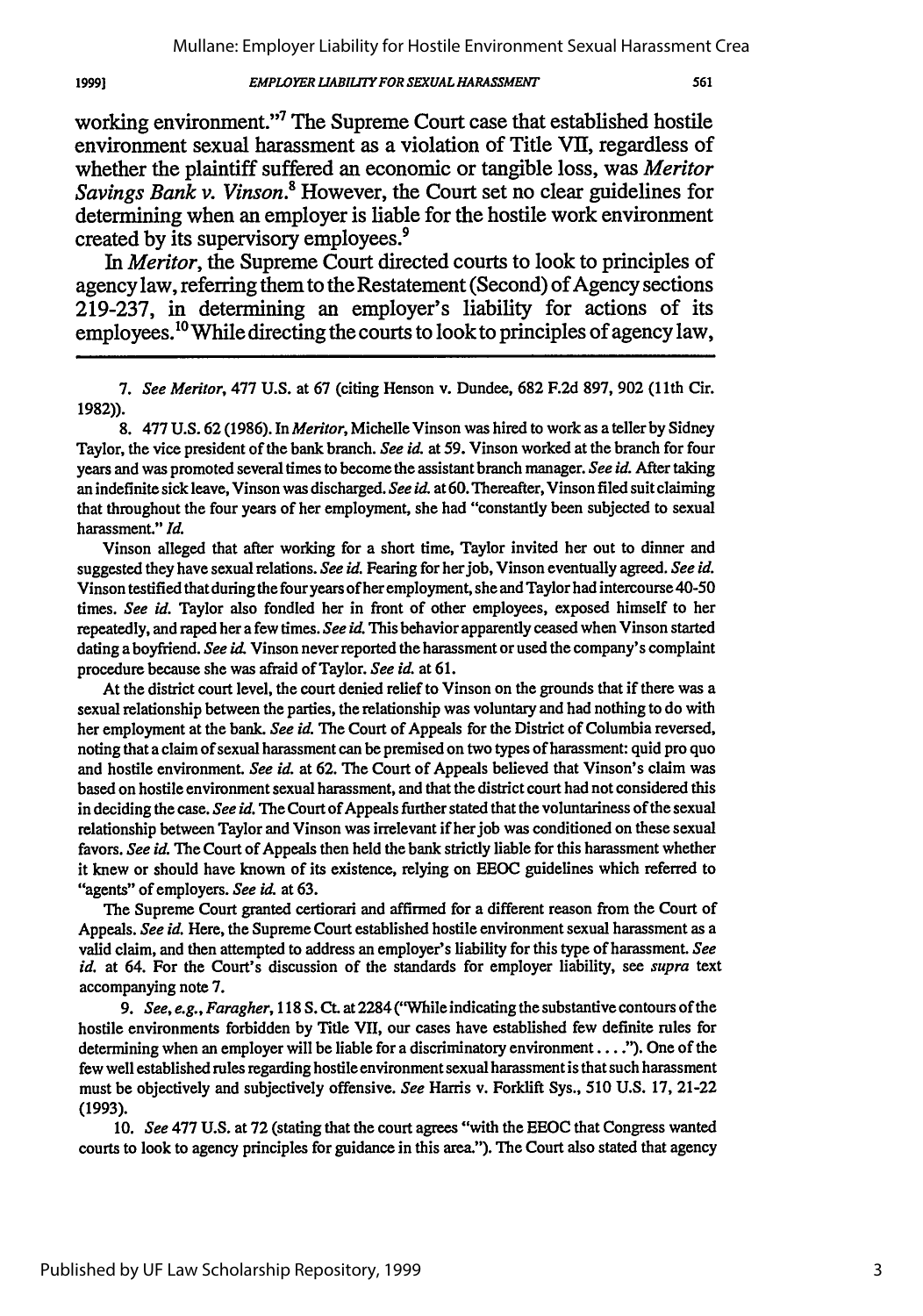#### *FLORIDA LAW REVIEW*

which would require that strict or vicarious liability be imposed when an employee acts within the scope of their employment,<sup>11</sup> the Court in *Meritor* simultaneously rejected the idea of automatic liability.<sup>12</sup> The Court held that Title VII would not make employers "automatically liable for sexual harassment by their supervisors."<sup>13</sup> However, the Court also stated that lack of notice to the employer of the harassing conduct would not necessarily insulate an employer from liability.<sup>14</sup> Additionally, "the mere existence of a grievance procedure and a policy against [sexual harassment], coupled with the [victim's] failure to invoke [the grievance] procedure" would not necessarily insulate an employer from liability.<sup>15</sup>

Directing courts to look to the Restatement (Second) of Agency has caused much confusion among the federal courts of appeals as to the standard to be applied in hostile environment sexual harassment cases.<sup>16</sup> In section **219,** the Restatement (Second) of Agency sets forth five distinct standards for liability. **17** Before *Faragher and Burlington Industries,* most courts required a plaintiff to satisfy the requirements for direct, rather than strict or vicarious, liability, or some combination thereof.<sup>18</sup> The federal courts of appeals have used the standards set forth in the Restatement

principles may not be completely transferable to Title VII issues. *See id.*

562

14. *See id.*

*15. Id.*

16. *See* David B. Oppenheimer, *Exacerbating the Exasperating: Title VII Liability of Employers for Sexual Harassment Committed by Their Supervisors,* <sup>81</sup>**CORNELLL. REV.** 66, 131 (1995).

17. The Restatement (Second) of Agency § **219** (1958) states:

- (1) A master is subject to liability for the torts of his servants committed while acting in the scope of their employment.
- (2) A master is not subject to liability for the torts of his servants acting outside the scope of their employment, unless:
	- (a) the master intended the conduct or the consequences, or
	- (b) the master was negligent or reckless, or
	- (c) the conduct violated a non-delegable duty of the master, or
	- (d) the servant purported to act or to speak on behalf of the principal and there was reliance upon apparent authority, or he was aided in accomplishing the tort by the existence of the agency relation.

**RESTATEMENT** (SECOND) **oFAGENCY** § 219 (1958).

18. *See* Oppenheimer, *supra* note 16, at 70; *see also infra* pp. 563-64.

<sup>11.</sup> Restatement (Second) of Agency § 219(1) states that "[a] master is subject to liability for the torts of his servants committed while acting in the scope of their employment." **RESTATEMENT (SECOND) OF AGENCY** § 219(1) (1958); *see also infra* pp. 565-66.

<sup>12.</sup> *See Meritor,* 477 U.S. at **72** (stating that the "Court of Appeals **erred** in concluding that employers are always automatically liable for sexual harassment by their supervisors").

**<sup>13.</sup>** *Id.*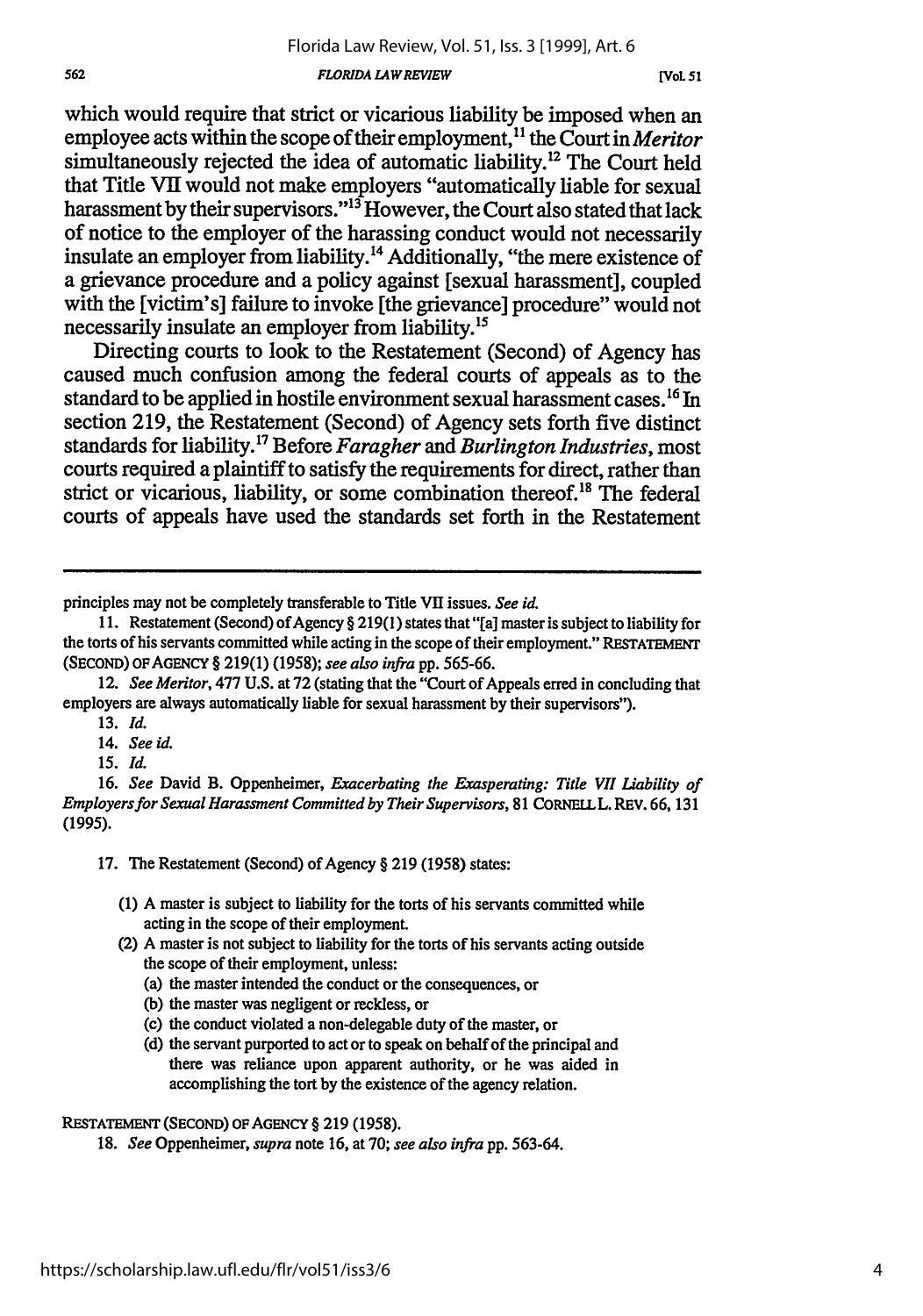#### **EMPLOYER LIABILITY FOR SEXUAL HARASSMENT**

(Second) of Agency in various and alternative ways, leading to an ad **hoc** approach to determining employer liability for hostile environment sexual harassment. As to quid pro quo sexual harassment, the circuits have uniformly held that an employer is strictly liable for sexual harassment committed **by** its supervisory personnel.19 Nonetheless, the circuits have been extremely reluctant to apply the same standard that is applied in quid pro quo cases to hostile environment cases.<sup>20</sup> The direct liability standard has been used by the First,<sup>21</sup> Second,<sup>22</sup> Third,<sup>23</sup> Fourth,<sup>24</sup> Fifth,<sup>25</sup> Seventh,<sup>26</sup> Eighth, $^{27}$  Ninth, $^{28}$  Tenth, $^{29}$  and Eleventh<sup>30</sup> Circuits. The vicarious liability standard premised on actual or apparent authority has been used **by** the Second,<sup>31</sup> Third,<sup>32</sup> Tenth,<sup>33</sup> Eleventh,<sup>34</sup> and D.C.<sup>35</sup> Circuits. Finally, respondeat superior has been used by the Fourth,<sup>36</sup> Sixth,<sup>37</sup> Seventh,<sup>38</sup> and Eleventh<sup>39</sup> Circuits. Thus, there has been no clear standard the courts of

22. *See* Torres v. Pisano, 116 F.3d 625, 634 **(2d** Cir. 1997).

24. *See* Andrade v. Mayfair Management Inc., **88 F.3d 258, 261-62** (4th Cir. **1996).**

25. *See* Nash v. Electrospace Sys., Inc., 9 **F.3d** 401,404 (5th Cir. **1993).**

**26.** *See* Carr v. Allison Gas Turbine Div., Gen. Motors, **32 F.3d 1007, 1012** (7th Cir. 1994).

**27.** *See* Bums v. McGregor Elec. Indus., Inc., *955* **F.2d 559,** 564-66 (8th Cir. **1992).**

- **28.** *See* Ellison v. Brady, 924 **F.2d 872, 881** (9th Cir. **1991).**
- **29.** *See* Hirase-Doi v. **U.S.** West Communications, Inc., **61 F.3d 777,784** (10th Cir. **1995).**

**30.** *See* Faragher v. City of Boca Raton, **111 F.3d 1530, 1535 (11th** Cir. **1997)** [hereinafter *Faragher I];* Steele v. Offshore Shipbuilding, Inc., **867 F.2d 1311, 1316 (11th** Cir. **1989).**

**31.** *See* Torres v. Pisano, **116 F.3d** 625, 634 **(2d** Cir. **1997);** Karibian v. Columbia Univ., 14 **F.3d 773, 780 (2d** Cir. 1994).

**32.** *See* Bouton v. BMW of N. Am., Inc., **29 F.3d 103, 109 (3d** Cir. 1994).

**33.** *See* Bolden v. PRC Inc., 43 **F.3d** *545,* **552** (10th Cir. 1994).

34. *See Faragherl,* **111 F.3d** at 1535; Sparks v. Pilot Freight Carriers, Inc., **830 F.2d** 1554, 1558 **(11th** Cir. 1987).

35. *See* Gary v. Long, 59 F.3d 1391, 1396 (D.C. Cir. 1995).

36. *See* Martin v. Cavalier Hotel Corp., 48 F.3d 1343, 1353 (4th Cir. 1995).

- 37. *See* Kaufman v. Allied Signal, Inc., 970 F.2d 178, 183 (6th Cir. 1992).
- 38. *See* Ellerth v. Burlington Indus., 102 F.3d 848, 859-62 (7th Cir. 1996).
- **39.** *See Faragherl,* 111 F.3d at 1536.

*<sup>19.</sup> See Faragher,* 118 S. Ct at 2284; Frederick **J.** Lewis & Thomas L. Henderson, *Employer Liabilityfor "Hostile WorkEnvironment" Sexual Harassment Created by Supervisors: The Search For an Appropriate Standard,* **25 U.** MEM. L. REV. 667, 669 (1995).

<sup>20.</sup> For one possible reason as to the difference in treatment between quid pro quo and hostile environment sexual harassment, see Susan Estrich, *Sex at Work,* 43 **STAN.** L. REv. 813,856 (1991) (arguing that courts perceive hostile work environment sexual harassment as less serious than quid pro quo, and thus require a higher standard of proof). *See also Faragher,* 118 **S.** Ct. at 2287 (acknowledging the disparate treatment); *Burlington,* 118 **S. Ct.** at **2272** (Thomas, J., dissenting) (comparing hostile environment racial harassment to hostile environment sexual harassment).

<sup>21.</sup> *See* Lipsett v. University of P.R., 864 F.2d 881, 901 (1st Cir. 1988) (applying the Title VII standard in the Title IX context).

**<sup>23.</sup>** *See generally* Bouton v. BMW of N. Am., Inc., **29** F.3d **103** (3d Cir. 1994) (finding that a harasser, **by** sexually harassing an employee, acts contrary to the employer's and employee's interests).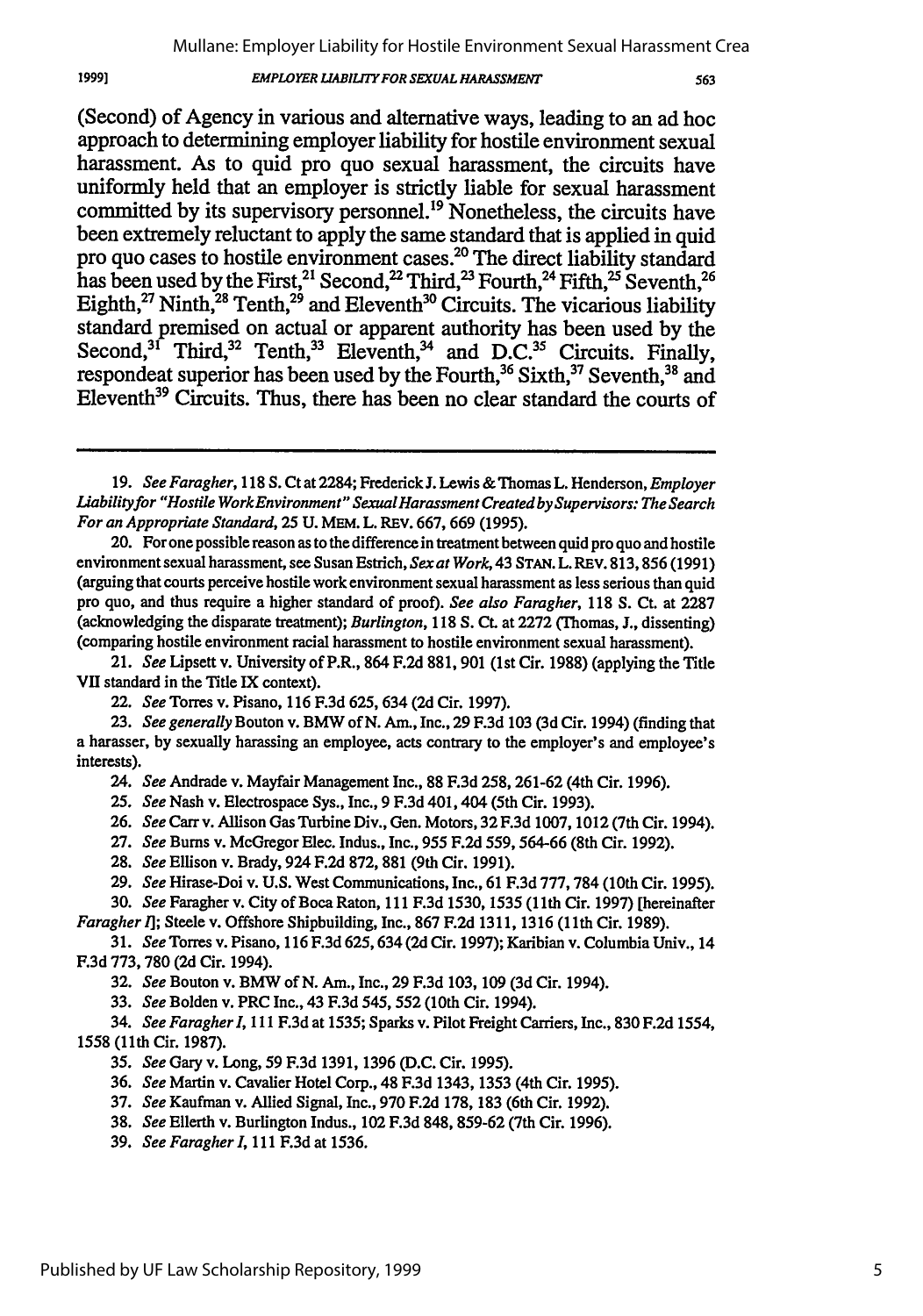appeals have been following, and in fact, some circuits have used several as alternative theories.

Under the direct liability<sup>40</sup> standard, the employer is held directly liable as a result of its own negligence, or recklessness.<sup>41</sup> The two main prongs of this test are: whether the employer knew or should have known of the harassment, and whether the employer failed to take prompt, adequate remedial action. The courts have made a distinction with regard to the applicable standard based on the harasser's status as either a supervisor or a co-employee.42 Generally, "[iln cases of co-employee harassment, liability [is] imposed on the employer only when the employer [is] directly liable due to negligent or reckless conduct, when the employer ratifie[s] the harassment after it occur[s]."<sup>43</sup> However, some circuits also have used this standard for cases where the harasser is a supervisor, making little or no distinction.<sup>44</sup>

Some circuits have attempted to hold supervisory personnel to a higher standard than regular employees. One of the vicarious liability standards that the courts have been willing to use is actual or apparent authority.<sup>4</sup> Under this standard, an employer is only liable if the harassing supervisor purported to speak or act on behalf of the employer while engaging in the harassing conduct, or if the harasser was aided in his conduct by the existence of the agency relationship.<sup>46</sup> To some extent, sexual harassment is always aided by the existence of the agency relationship "because [the] responsibilities [of a supervisor] include close proximity to and regular contact with the victim."'47 However, the courts have required a more direct link between the agency relationship and the harassing conduct, construing this standard narrowly.<sup>48</sup>

45. *See* Restatement (Second) of Agency § 219(2)(d) (1958).

A master is not subject to liability for the torts of his servants acting outside the scope of their employment, unless **...** the servant purported to act or to speak on behalf of the principal and there was reliance upon apparent authority, or he was aided in accomplishing the tort by the existence of the agency relation.

564

48. *See, e.g.,* Karibian v. Columbia Univ., 14 F.3d 773 **(2d** Cir. 1994) (holding an employer liable where the harasser used the appearance of his authority to sexually harass the victim, that is,

<sup>40.</sup> *See* **RESTATEMENT (SECOND)** OF **AGENCY** § 219(2)(b) (1958) ("A master is not subject to liability for the torts of his servants acting outside the scope of their employment, unless... the master was negligent **.... ).**

<sup>41.</sup> See Faragher I, 111 F.3d at 1535.

<sup>42.</sup> *See, e.g., id.*

<sup>43.</sup> Oppenheimer, *supra* note 16, at 73-74.

*<sup>44.</sup> See id.* at 132-136 (discussing cases from theThird, Sixth, Ninth, and Eleventh Circuits).

**Id.**

<sup>46.</sup> *See* Lewis & Henderson, *supra* note 19, at 679.

<sup>47.</sup> *Faragherl,* 111 F.3dat 1537.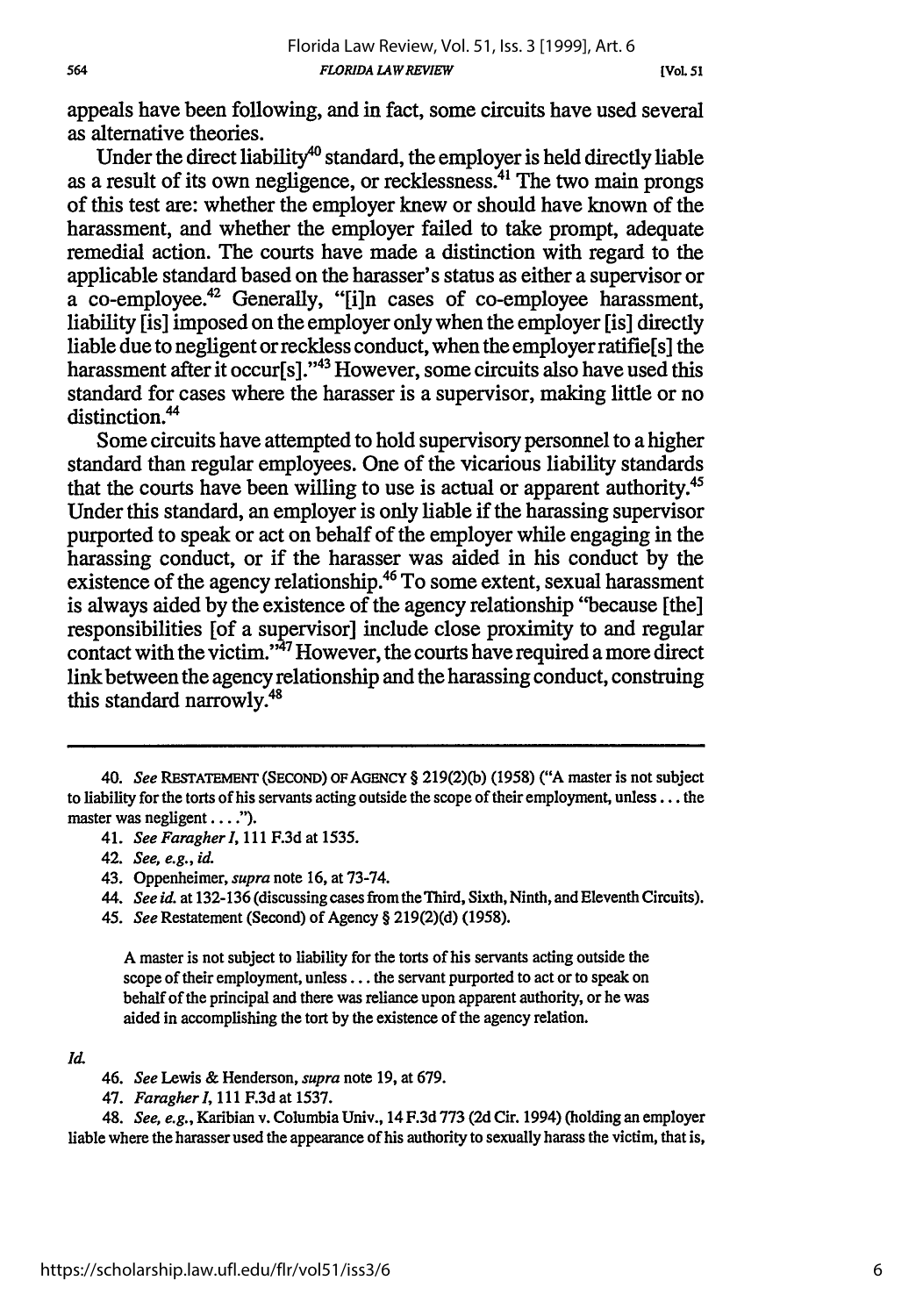Perhaps the most stringent standard is vicarious liability based on the theory of respondeat superior.49 Here, the employer is strictly liable for the harasser's conduct if the harasser was a supervisor acting within the scope of employment."0 However, the federal courts of appeals, except for the Seventh Circuit, have either combined this test with one of the prongs of the direct liability test so that the strictness of this standard is diminished, or have narrowly construed the meanings of "in the scope of employment" or "supervisor."<sup>51</sup> This greatly diminishes the ability of a plaintiff to effectively bring a claim against an employer.

Every circuit, except for the Seventh and the Eleventh, has held that even where harassment occurs by a supervisor within the scope of employment, if the employer takes prompt remedial action, it is not liable to the injured employee.<sup>52</sup> Thus, unless the plaintiff can prove the employer is liable on the basis that the harasser used actual or apparent authority to accomplish the harassment, the plaintiff's claim will fail. This violates the principles of standard agency law that hold an employer absolutely liable for acts of its employees committed in the scope of employment.<sup>53</sup> Under traditional agency law, the employer's response "may absolve it of any direct liability and protect it from punitive damages, but a company's vicarious liabilities for the acts of its agents carried out within the scope of their agency is absolute."<sup>54</sup> This is one of the main contradictions arising out of *Meritor's* directive to look to agency law, and yet, not hold employers strictly liable for the harassing conduct of its agents.

Many federal courts of appeals also have required that the plaintiff show that the employer had either actual or constructive notice of the hostile environment sexual harassment.<sup>55</sup> Requiring the plaintiff to prove

1999]

*52. See Abell, supra note* **51,** at 613-23 (looking at case law from each Circuit to answer the question, 'Ifthe employer responds immediately and in a meaningful manner, can the employer still be held responsible for the hostile environment variety of sexual harassment claims?").

by firing her on the ground that she "owed him"). This standard is very similar to a *pre-Faragher and Burlington Industries* conception of quid pro quo sexual harassment.

<sup>49.</sup> *See* RESTATEMENT (SECOND) OF **AGENCY** § 219(1) (1958).

*<sup>50.</sup> See id.*

*<sup>51.</sup> See* Nancy L. Abell et al., *Circuit by Circuit Review of Selected Sexual Harassment Issues,* CA01 A.L.1.-A.B.A. 609, 613-23 (1995). Meanwhile, there have been different interpretations as to what constitutes a supervisor. Generally speaking, courts look to whether the supervisor "exercised significant control over the plaintiff's hiring, firing, or conditions of employment." Oppenheimer, *supra* note 16, at 139. Some courts, though, have been reluctant to classify low-level management employees as supervisors where there is a large management hierarchy, even though the harasser was the victim's direct supervisor. *See, e.g.,* Daulo v. Commonwealth Edison, 938 F. Supp. 1388 (N.D. Ill. 1996) (defining supervisor narrowly in the context of a hostile environment racial discrimination case).

*<sup>53.</sup> See* Oppenheimer, *supra* note 16, at 132.

*<sup>54.</sup> Id.*

<sup>55.</sup> See id. at 133-134 (discussing cases from the Ninth and Eleventh Circuits).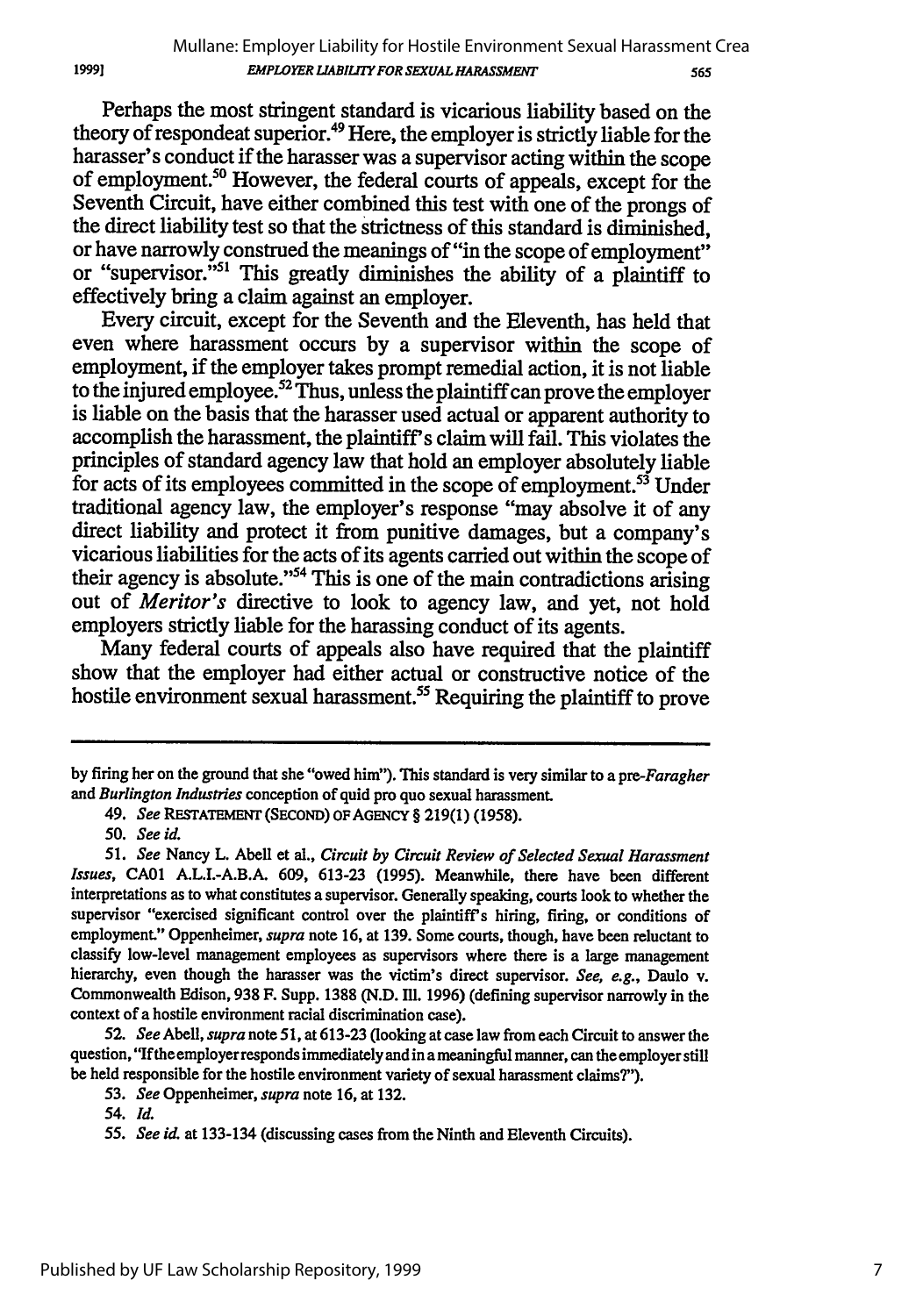that an employer knew or should have known of the harassment, and failed to take prompt remedial action, is the standard for direct liability, not vicarious liability. This approach fails to treat direct and vicarious liability as alternative theories of recovery.56

Additionally, in applying the theory of respondeat superior,  $57$  the federal courts of appeals have differed in their definition of "scope of employment.<sup>558</sup> Some circuits have held that supervisors are almost never acting within the scope of their employment when they sexually harass an employee and the company has a policy prohibiting sexual harassment.<sup>59</sup> Under such a view, an employer would almost never be held liable since "employers rarely employ workers for the purpose of engaging in wrongful acts."<sup>60</sup> Other courts have held that employees may be acting within the scope of their employment even when engaging in acts prohibited by the employer.<sup>61</sup> These courts generally look to the time and place of the acts of sexual harassment in determining whether they occurred within the scope of the harasser's employment. $62$ 

Which standard is applied can greatly affect the outcome of a case, hence leading to different results in different circuits. By deciding *Faragher63 and Burlington Industries, the* Supreme Court addressed these conflicting standards and offered guidance to the lower courts.

*56. See id.* at 73.

The array of federal court decisions addressing the relationship between agency law and sexual harassment by supervisors reveals an exasperating problem. Federal courts routinely misapply the law of agency. The prevailing line of cases requires employees to prove not only that the harassing supervisor was acting within the scope of his employment (vicarious liability), but also that the employer was reckless or negligent in its supervision (direct liability). Under common-law theories of agency, proof of either (not both) should be sufficient to impose liability on the employer.

*Id.*

- 57. *See* **REsTATEMENT (SECOND)** OFAGENCY **§** 219(1) **(1958).**
- 58. *See* Oppenheimer, *supra* note 16, at 136-37.
- 59. *See, e.g., Faragherl,* 111 F.3d at **1535.**
- 60. Oppenheimer, *supra* note 16, at 132.
- 61. *See, e.g.,* Ellerth v. Burlington Indus., 102 F.3d 848, 859 (7th Cir. 1996).
- **62.** *See id.*
- 63. 118 S. Ct. 2275 (1998).
- 64. 118 S. Ct. 2257 (1998).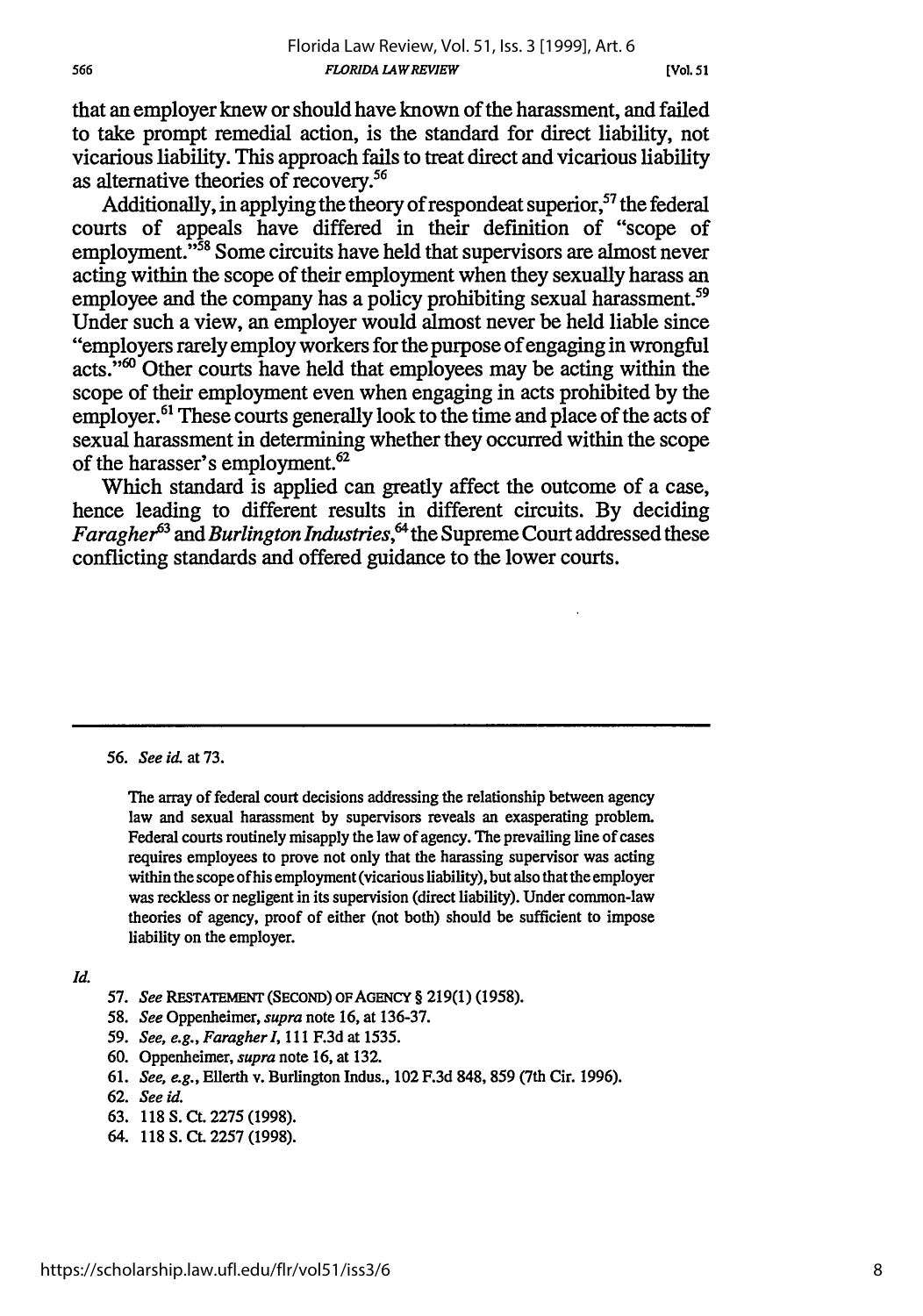19991

### *EMPLOYER LIABILITY FOR SEXUAL HARASSMENT*

567

## *Ill. FARAGHER:* BACKGROUND AND LOWER COURT TREATMENT

# *A. Decision in the District Court and Court of Appeals*

Beth Ann Faragher worked as a lifeguard for the City of Boca Raton in the Marine Safety Section intermittently for five years.<sup>65</sup> During this time, one of her supervisors, Bill Terry, subjected Faragher and another lifeguard, Nancy Ewanchew, to uninvited and offensive touching.<sup>66</sup> David Silverman, another supervisor, also made offensive comments and gestures to both Faragher and Ewanchew.67

The Marine Safety Section had a clear chain of command, in which both Terry and Silverman were superior to Faragher.<sup>68</sup> Above Terry and Silverman were city officials who worked for the Parks and Recreation Department, and who were located far from the Marine Safety Headquarters at the beach.<sup>69</sup> Lifeguards had little contact with city officials.70

Faragher and Ewanchew did not complain about their work environment to the Parks and Recreation Department management during their employment.<sup>71</sup> They did complain to one of their supervisors, Robert Gordon, a Marine Safety Lieutenant and Training Captain.72 However, both Faragher and Ewanchew, along with most of the female lifeguards, complained to him as a friend and not a superior.<sup>73</sup> Gordon did not report the complaints to any of his superiors.<sup>74</sup>

During Faragher's employment, the city adopted a sexual harassment policy directed to all employees.<sup>75</sup> However, the city failed to effectively disseminate its policy among employees of the Marine Safety Section.<sup>76</sup>

After Ewanchew resigned, she wrote a letter to the City's Director of Personnel complaining about the sexually harassing conduct of Terry and Silverman towards her and other female lifeguards.<sup>77</sup> This was the first time the City received actual notice of Terry's and Silverman's conduct.<sup>78</sup>

66. *See id.*

67. *See id.*

**68.** *See id.*

- 69. *See id.*
- 70. *See id.* at 1533.
- 71. *See id.*
- **72.** *See id.*
- 73. *See id.*
- 74. *See id.*
- 75. *See id. at* 1564.
- 76. *See id.*
- 77. *See id.* at 1533.
- **78.** *See id.*

<sup>65.</sup> *See Faragherl,* 111 F.3d at 1533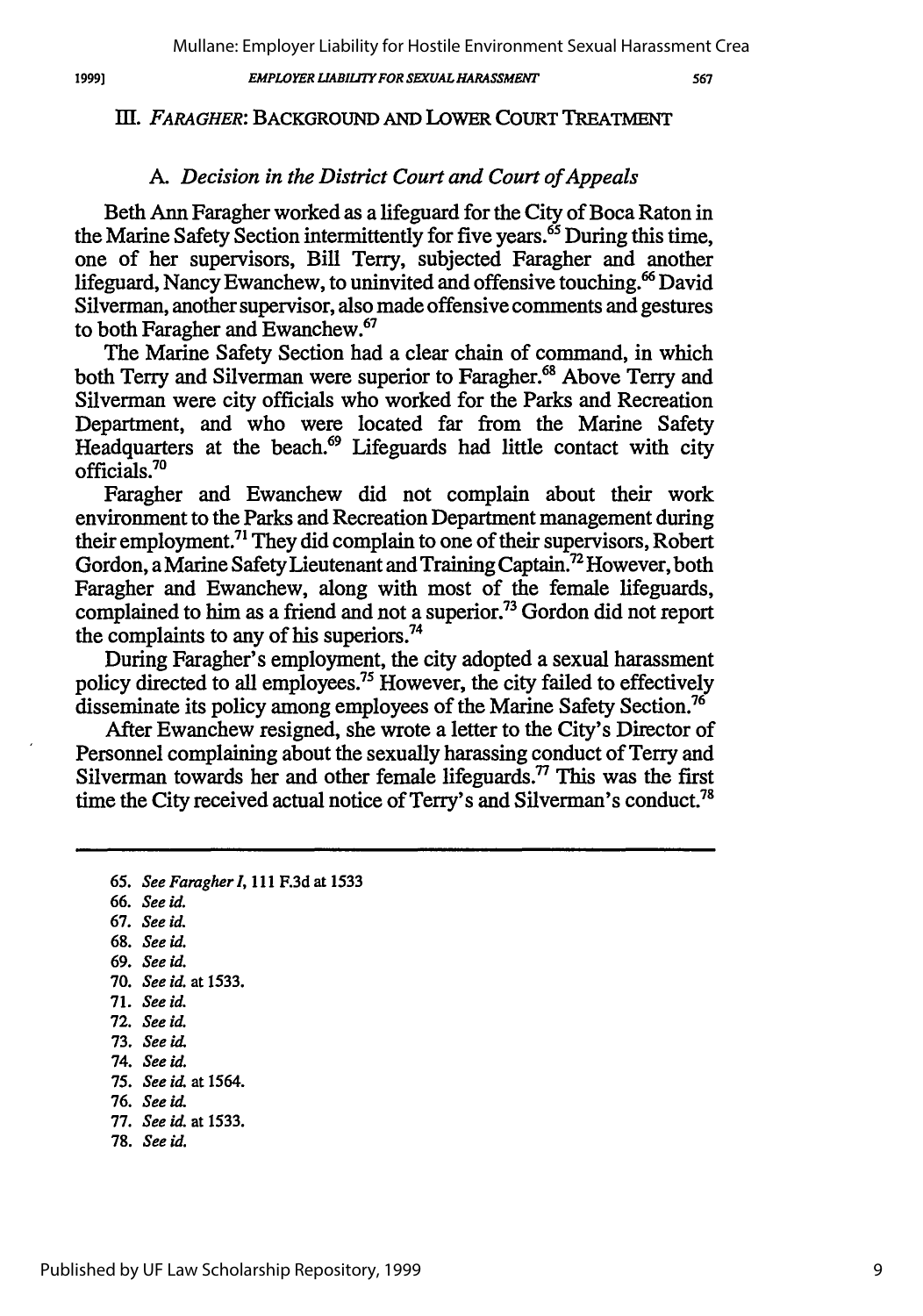**[Vol. 51**

The City investigated the complaint, reprimanded Terry and Silverman, and disciplined them.79

The district court concluded that Terry and Silverman created a sufficiently abusive working environment to alter the conditions of Faragher's employment.<sup>80</sup> The district court then held the city liable for the harassment by its supervisory employees based on three theories: the city was negligent in that it should have known of the hostile environment given the pervasiveness of the situation; $^{81}$  the city was negligent via Gordon, who as an agent of the city had knowledge and took no action;<sup>82</sup> and the city was liable because Terry and Silverman were acting as agents of the city.<sup>83</sup>

On appeal to the Court of Appeals for the Eleventh Circuit, the district court was reversed.<sup>84</sup> The Eleventh Circuit agreed that Terry's and Silverman's conduct was severe enough to create a hostile working environment, but did not agree that the city was liable.<sup>85</sup> The Eleventh Circuit acknowledged two bases for liability: direct and indirect.86 Under direct liability an employer is liable if it knew or should have known of the harassment, and failed to take immediate appropriate remedial action.<sup>87</sup> Relying on the *Meritor* directive to look to agency law and the Restatement, the Eleventh Circuit held that an employer may be indirectly liable, regardless of whether it knew or should have known of a superior's hostile environment sexual harassment: "(1) if the harassment occurs within the scope of the superior's employment; (2) if the employer assigns performance of a nondelegable duty to a supervisor and an employee is injured because of the supervisor's failure to carry out that duty; or (3) if there is an agency relationship which aids the supervisor's ability or opportunity to harass the subordinate."<sup>88</sup>

While the court articulated that one of the three standards for indirect vicarious liability is when a harasser is acting within the scope of employment (respondeat superior), it is clear from the court's discussion that it would rarely find a supervisor's acts of harassment to be within the scope of his or her employment.<sup>89</sup> The Eleventh Circuit chose the narrowest construction, effectively removing respondeat superior as a

- **86.** *See i* at **1535.**
- **87.** *See U*

**89.** *See id.* at **1536** n. **6.**

**<sup>79.</sup>** *See id.*

**<sup>80.</sup>** *See* Faragher **v. City** of Boca Raton, 864 F. Supp. **1552, 1562-63 (S.D.** Fla. 1994).

**<sup>81.</sup>** *See id.* at **1563.**

**<sup>82.</sup>** *See id.* at 1564.

**<sup>83.</sup>** *See* **id.**

<sup>84.</sup> *See Faragher I,* **111 F.3d** at **1539.**

**<sup>85.</sup>** *See id.* at **1538-39.**

<sup>88.</sup> *Id.* at 1535 (citing RESTATEMENT (SECOND) OF AGENCY § 219(1), 2(c), 2(d)).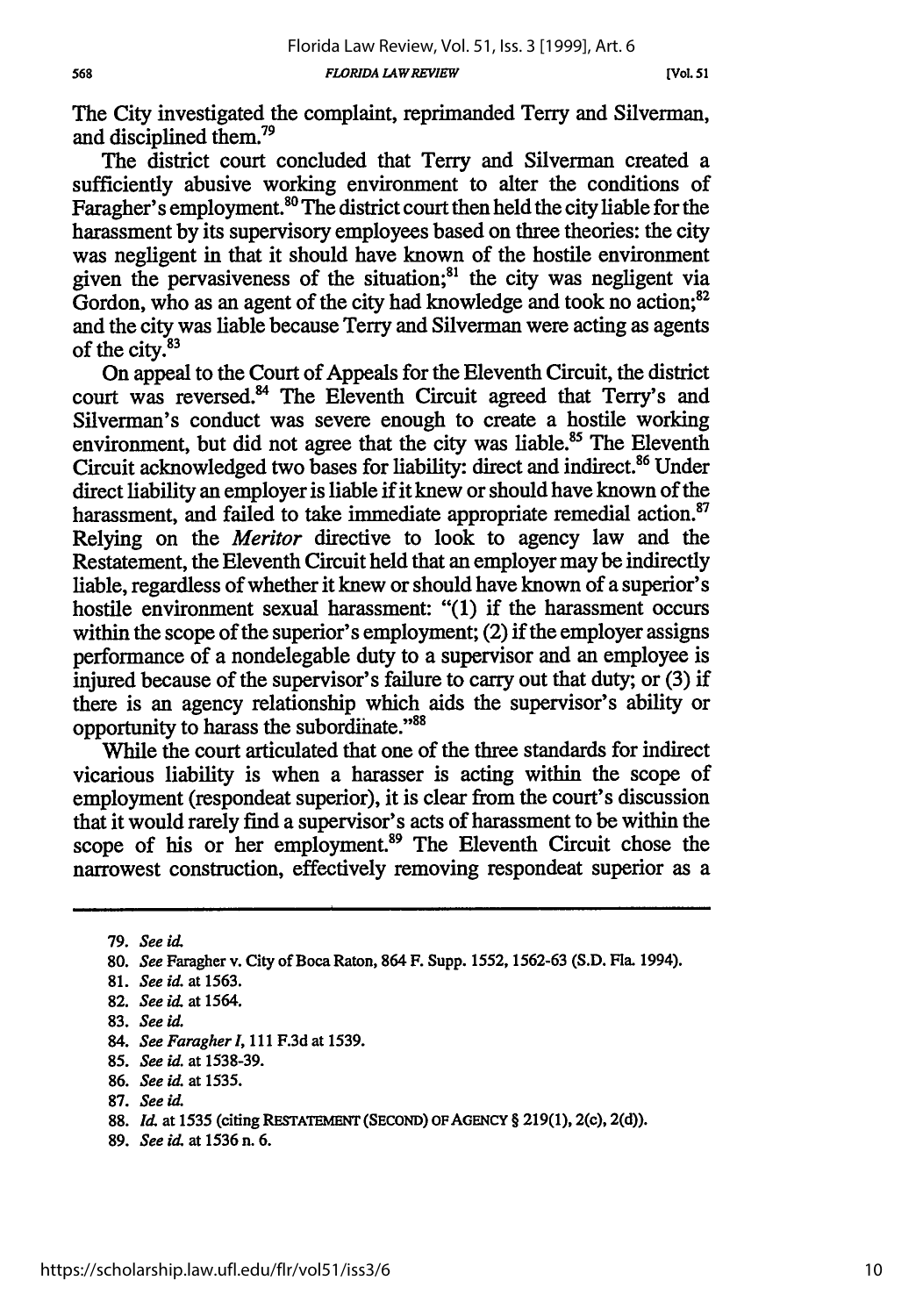569

possible basis for liability. The court stated, "This Circuit has concluded that in a pure hostile environment case, a supervisor's harassing conduct is typically outside the scope of his employment." $90$  The court noted from a previous case that a supervisor who harasses is not acting as the company, nor in the company's interests.<sup>91</sup> Hence, the court viewed respondeat superior as a strict liability standard and stated that "[s]trict liability is illogical in a pure hostile environment setting" because no quid pro quo is involved and the harassing supervisor is thus not acting as the employer. $^{92}$  For these reasons, the court concluded that Faragher's claim would fail because Terry and Silverman acted in pursuit of their own personal interests and therefore were not acting within the scope of their employment.<sup>93</sup>

The court also held that Faragher's claim failed with regard to harassment that was aided by the existence of the agency relationship.<sup>94</sup> The court acknowledged that in one sense harassment is always aided by the existence of an agency relationship due to responsibilities which require close and regular contact with the victim.<sup>95</sup> However, the court reasoned that "aided" was not to be used that broadly.<sup>96</sup> Rather, for harassment to be "aided" by the agency relationship, the harassment must be "accomplished by an instrumentality of the agency or through conduct associated with the agency status."<sup>97</sup> An example of such use would be a supervisor literally threatening to fire the victim.<sup>98</sup> Since neither Terry nor Silverman threatened Faragher, and they did not base employment decisions on her responses to their advances, Terry and Silverman were not "aided" by the existence of their agency relationship.

The Eleventh Circuit also held that the city was not directly liable for Terry's and Silverman's harassing conduct overturning the district court's finding that the city had constructive notice due to the pervasiveness of the harassment.<sup>99</sup> The court concluded that the intermittent acts of harassment

95. *See* **id** 1537.

**96.** *See id.*

97. **Id**

98. *See id* Again, this standard is very similar to a *pre-Faragher and Burlington Industries* conception of quid pro quo. *See supra* note 48.

99. *SeeFaragherl,* 111 F.3d at 1538-39.

**<sup>90.</sup>** *kd* at 1534.

**<sup>91.</sup>** *See id.* at 1536.

**<sup>92.</sup>** *d* Even though the court accepted respondeat superior as a legitimate theory, in practice, it appears the court finds it an inapplicable standard for the facts of most hostile environment cases.

*<sup>93.</sup> See id.* at **1536.** Looking to the commentary accompanying the Restatement (Second) of Agency §§ **235** and **236,** the court makes it clear that for acts to be within the scope of employment, those acts must be in some way intended to benefit the employer. *See id.* at n. 7. However, acts of harassment are rarely, if ever, "intended" to benefit the employer. *See id.* at 1537.

<sup>94.</sup> *See id.* at 1536.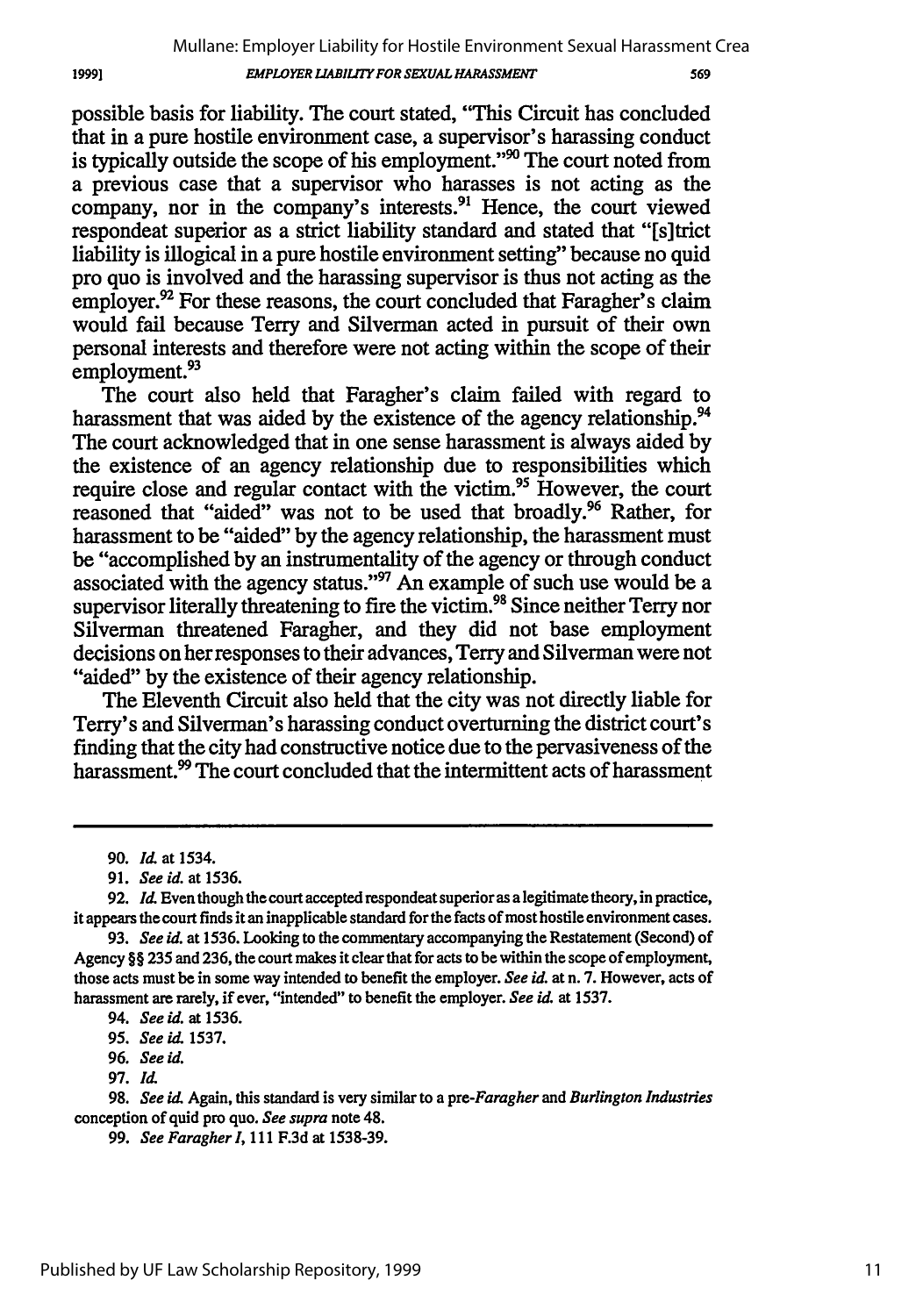committed over a long period of time weighed against the pervasiveness of the harassment.<sup>100</sup>

# B. *The Eleventh Circuit Court of Appeals Dissent*

Judge Barkett, in dissent, opined that the majority misapplied the law to the case.<sup>101</sup> Her dissent disagreed with the majority, first, because the majority limited liability to a "knew or should have known" standard and failed to appropriately apply traditional agency law concepts of an employer's responsibility for acts of its agents, and second, because the majority, in applying the law to the facts, effectively required more than mere constructive knowledge, again ignoring traditional agency principles.<sup>102</sup>

Addressing direct liability first, she argued that the majority required more than mere constructive knowledge.<sup>103</sup> Although the majority concluded that the existence of pervasiveness of harassment does not equal constructive knowledge, she reasoned that the pervasiveness of harassment can support an inference of constructive knowledge.<sup>104</sup> Furthermore, constructive knowledge does not require the head of the company to be the one with knowledge, and rarely will that person have such knowledge.<sup>105</sup> An employer should not be able to avoid liability by merely secluding its employees at a remote location and putting a low level supervisor in charge.<sup>106</sup>

Addressing indirect liability, she thought the majority erred in "effectively confining liability to instances where an employer has actual or constructive knowledge."<sup>107</sup> She noted that the purpose of agency law is to establish an employer's liability where it has no knowledge.<sup>108</sup> She

105. *See Faragherl,* 111 F.3d at 1541.

106. *See* id.

*<sup>100.</sup> See id.* at 1538.

<sup>101.</sup> *See* id. at 1539 (Barkett, J., dissenting). The dissent relies heavily on the principles announced in *Meritor. See id.* (Barkett, J., dissenting).

<sup>102.</sup> *See id.* (Barkett, J., dissenting).

<sup>103.</sup> *See id.* at 1540 (Barkett, **J.,** dissenting).

*<sup>104.</sup> See id.* (Barkett, J., dissenting). "Just as the determination of whether conduct is sufficiently 'severe and pervasive' to constitute actionable harassment requires evaluation of the totality of the circumstances, the fact finder [in determining constructive knowledge] must examine the evidence in the same manner. Again, the egregiousness, as well as the number of the incidents, is plainly relevant." *Id.* (Barkett, **J.,** dissenting) (citation omitted). The pervasiveness argument as meeting the requirements of constructive knowledge has been accepted by many courts. *See, e.g.,* Huddleston v. Roger Dean Chevrolet, Inc., 845 F.2d 900, 904 (11th Cir. 1988).

**<sup>107.</sup>** *Id.* (Barkett, J., dissenting).

<sup>108.</sup> *See id.* (Barkett, J., dissenting). Referring to Justice Joseph Story, Judge Barkett explained the purpose of agency law: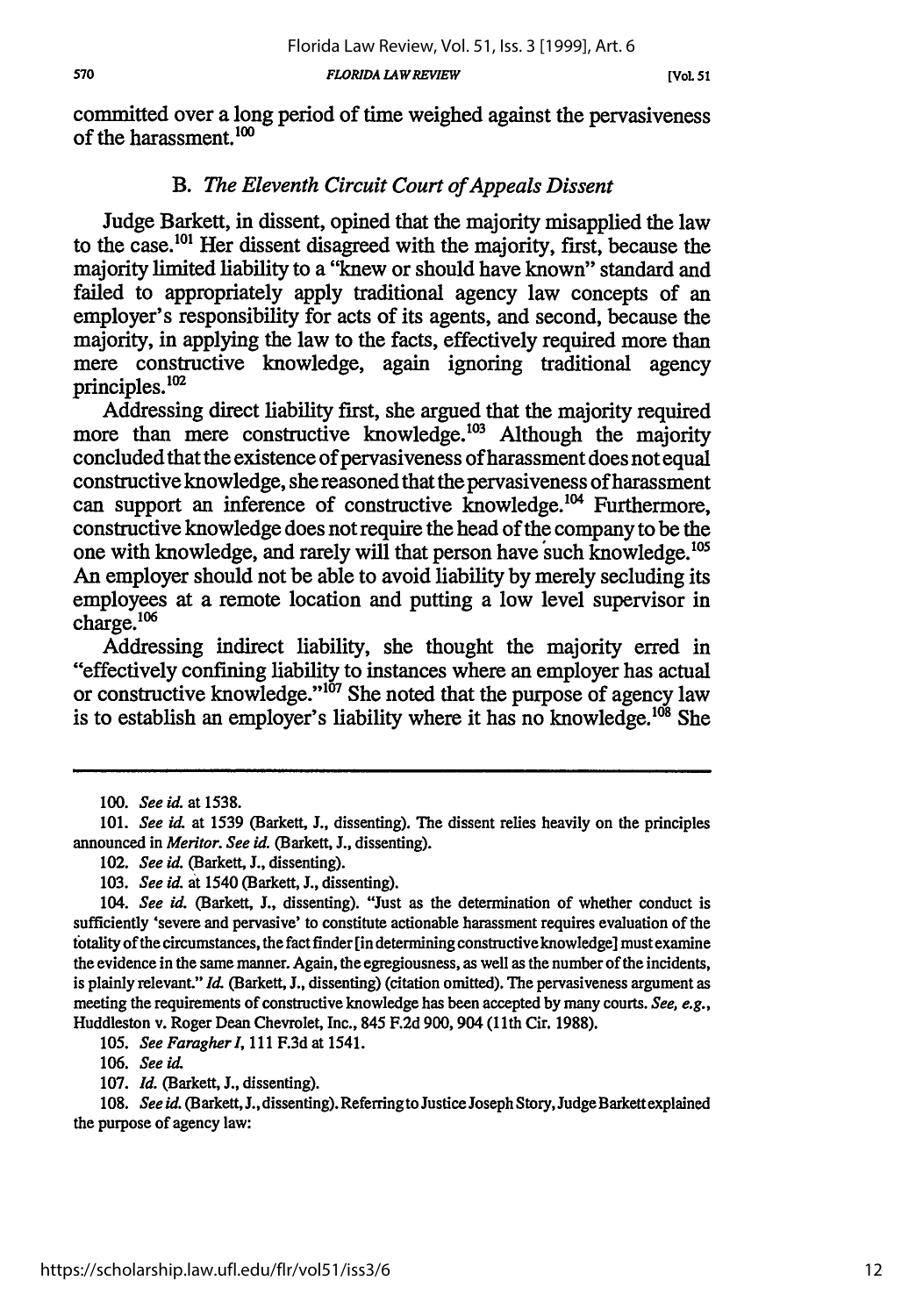#### *EMPLOYER LIABILITY FOR SEXUALHARASSMENT*

concluded that the city should be liable on either of two bases: first, that 'Terry and Silverman were agents of the city acting within the scope of their employment under Restatement section **219(1)** and second, that Terry and Silverman were aided in accomplishing the harassment **by** the existence of an agency relationship under section  $219(2)(d)$  of the Restatement.<sup>109</sup>

Judge Barkett also attacked the majority for concluding that harassment is never within a harasser's scope of employment.<sup>110</sup> Relying on the Restatement she argued that "the proper inquiry in determining" whether an act is "within the scope of employment" is "whether the conduct is of the same general nature" as authorized conduct, or incidental to authorized conduct.<sup> $1\bar{1}$ </sup> In analyzing the conduct, courts should consider when and where the action took place, "whether it was foreseeable, the purpose of the action, whether it served the principal, and the extent of the departure from normal methods or results."<sup>112</sup> She reiterated a commonly held view that one would hope that sexual harassment was never authorized, but a "supervisor is clearly charged with maintaining a productive, safe work environment."<sup>113</sup>

Judge Barkett emphasized the necessity of closely scrutinizing the power structure "within a workplace to determine the extent to which the particular agency relationship has empowered the supervisor to use or abuse his position to accomplish the harassment" in order to correctly apply the principles of the Restatement.<sup> $114$ </sup> The power structure at the Marine Safety Section granted the supervisors "virtually unchecked

**[A]** principal "is held liable to third persons in a civil suit for the frauds, deceits, concealments, misrepresentations, torts, negligences, and other malfeasances, or misfeasances, and omissions of duty, of his agent, in the course of his employment, although the principal did not authorize, or justify, or participate in, or, indeed, know of such misconduct, or even if he forbade the acts, or disapproved of them... **."** This rule of holding a principle liable for the acts of its agent is based on "the consideration that it is the principle who makes it possible for the agent to inflict the injury."

*Id.* (Barkett, J., dissenting) (citations omitted).

*109. See id.* (Barkett, J., dissenting).

110. *See id.* at 1542 (Barkett, J., dissenting). ("The Restatement [§ 230] clearly states that 'an act, although forbidden, or done in a forbidden manner, may be within the scope of employment.""). *111. Id.* at 1542 (Barkett, J., dissenting) (referring to the Restatement (Second) of Agency **§**

**299).**

112. *Id.* (Barkett, J., dissenting); *see* Kauffman v. Allied Signal, Inc., 970 F.2d 178, 184 (6th Cir. 1992); Yates v. Avco Corp., 819 F.2d 630,636 (6th Cir. 1987).

113. *See Faragher,* 111 F.3d at 1542 (Barkett, **.,** dissenting).

114. *Id.* at 1544 (Barkett, **J.,** dissenting) (citing Southern BellTel. & Tel. Co., **863** F.2d 1503, 1515 (1Ith Cir. 1989) and Sparks v. Pilot Freight Carriers, Inc., **830** F.2d 1554, 1559 (1 1th Cir. 1987)).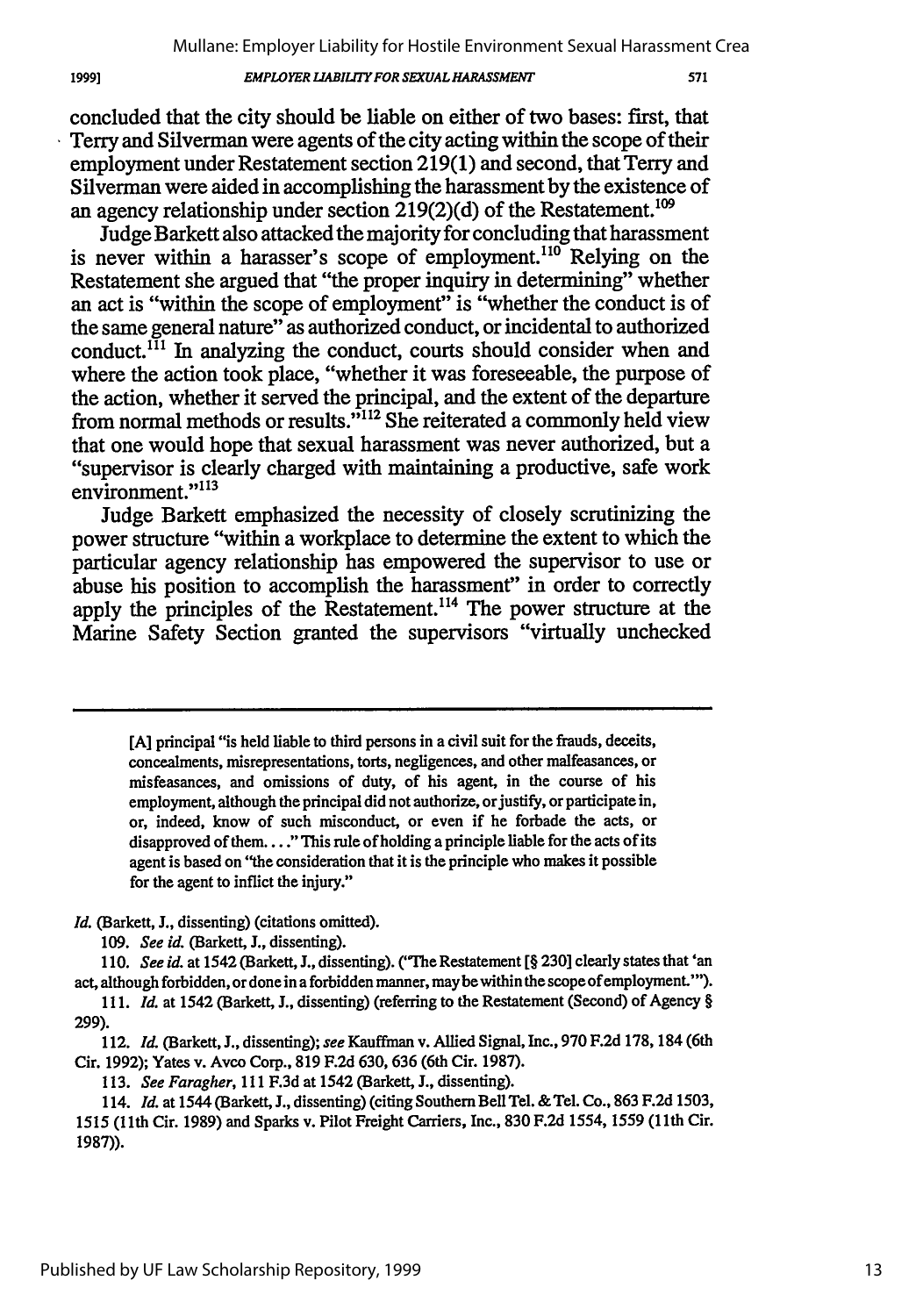#### *FLORIDA LAW REVIEW*

authority over the work environment."<sup>115</sup> Terry, in particular, gave out work assignments, was in charge of disciplinary actions, and "interviewed and selected new lifeguards subject to approval."<sup>116</sup> As such, it was Terry's duty to provide a safe and productive working environment.<sup>117</sup> The city's power structure isolated Faragher from city management and placed Terry and Silverman in direct control of Faragher's daily work environment, providing Faragher with "no effective avenue for redress."<sup>118</sup>

# IV. THE **RECENT** SUPREME COURT DECISIONS

# A. Faragher: *The Supreme Court Majority Opinion*

After reviewing the history of development of sexual harassment law, <sup>119</sup> the Supreme Court analyzed the court of appeals decision in *Faragher.* Turning first to the theory of respondeat superior, the Court acknowledged that most federal courts of appeals have held that hostile environment sexual harassment is outside the harasser's scope of employment based on similar reasoning to that of the Eleventh Circuit.<sup>120</sup> Acts of harassment which create a hostile environment are considered to be motivated by the supervisor's own personal desires, unrelated in any way to the employer or employment relationship.<sup>121</sup> The Court is quick to point out that in contexts other than sexual harassment, courts have taken a much broader view of what actions are within the scope of employment.<sup>122</sup> The Court did not try to reconcile this contradiction noting that "it is enough to recognize that their disparate results do not necessarily reflect varying terms of the particular employment contracts involved, but represent differing judgments about the desirability of holding an employer liable for his subordinates' wayward behavior."<sup>123</sup>

Given this, the Court analyzed the different reasons both in favor of, and against, classifying harassing behavior as within the scope of employment, and therefore placing the risk of liability on employers.<sup>124</sup> The fact that supervisors are in charge of maintaining the atmosphere of the

124. *See id.* at *2288.*

<sup>115.</sup> *Id.* (Barkett, J., dissenting).

<sup>116.</sup> *Id.* (Barkett, J., dissenting).

<sup>117.</sup> *See id.* (Barkett, L, dissenting).

<sup>118.</sup> Id. (Barkett, J., dissenting). Remember, the district court had already concluded that the city failed to effectively disseminate its sexual harassment policy. *See id.* (Barkett, J., dissenting).

<sup>119.</sup> *See Faragher,* 118 U.S. at 2282-86.

<sup>120.</sup> *See id.* at 2286 (citations omitted); *but* cf. Martin v. Cavalier Hotel Corp., 48 F.3d 1343, **1351-52** (4th Cir. 1995); Kauffman v. Allied Signal, Inc., 970 F.2d 178, 184 (6th Cir. 1992)).

<sup>121.</sup> *See Faragher,* 118 U.S. at 2286-87.

<sup>122.</sup> *See* id.

<sup>123.</sup> *Id.* at 2287.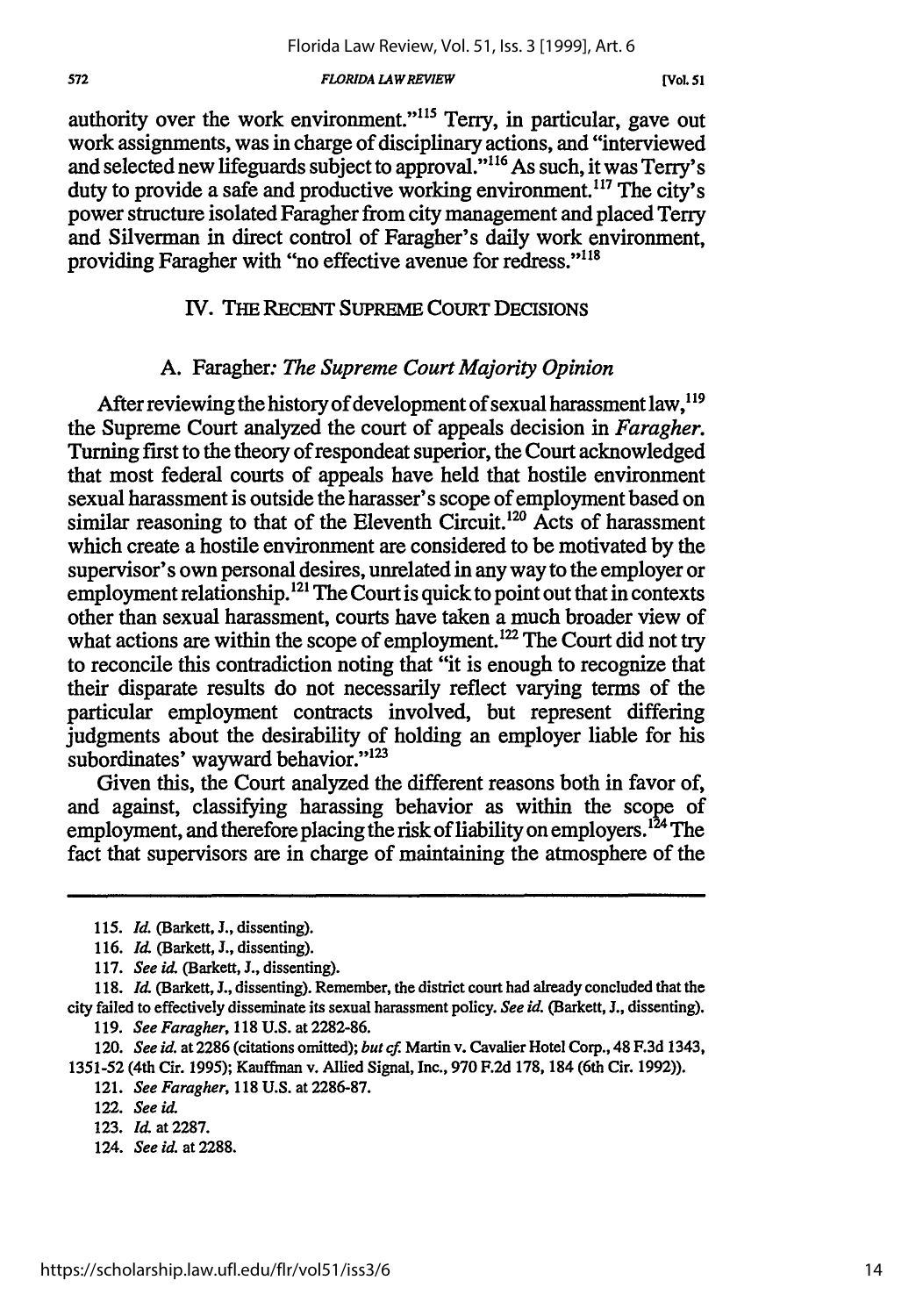#### *EMPLOYER LIABILITY FOR SEXUAL HARASSMENT*

work environment which can inure to the benefit or detriment of the employer argues in favor of placing the burden on employers.<sup>125</sup> Arguably, sexual harassment should just be another one of the foreseeable risks of doing business, the burden of which should fall on the employer and not the victim. <sup>126</sup>

However, the Court concluded otherwise. The Court found it more reasonable to consider sexual harassment to be beyond the scope of employment because it usually serves no interest of the employer.<sup>127</sup> Another reason the Court decided that harassing conduct should fall outside a supervisor's scope of employment is that negligence is the standard uniformly used for co-employee harassment, which implicitly states that harassment is not in the scope of employment for regular employees.<sup>128</sup> Any difference in the standard applied to a supervisor would be based on the conferment of particular authority through the agency relationship and would therefore be irrelevant to a scope of employment analysis, and better analyzed under other vicarious liability standards.<sup>129</sup>

In analyzing vicarious liability under section 219(2)(d) of the Restatement (Second) of Agency, the Court distinguished two separate standards of liability: "the servant purported to act or speak on behalf of the principal and there was reliance upon apparent authority;"<sup>130</sup> and the servant "was aided in accomplishing the tort by the existence of the agency relation."<sup>131</sup> This distinction lies in the difference between circumstances where harassment occurs because of a victim's reliance on apparent authority, and where harassment occurs because the agency relationship "aided" harassment or enabled harassment to occur.<sup>132</sup> It is a very narrow line to draw.

It makes sense for an employer to be liable for some tortious conduct made possible by abuse of supervisory authority.<sup>133</sup> Thus, the Court concluded that the appropriate starting point for determining employer liability is with the second part of section 219(2)(d) of the Restatement, analyzing the "aided by the agency relationship" standard.<sup>134</sup> It is only the starting point because the Court sees its role as an attempt to "adapt agency concepts to the practical objectives of Title VII."<sup>135</sup>

**135.** *Id.* at 2290 n.3.

19991

<sup>125.</sup> *See* id. at **2288** (referring to Judge Barkett's dissent in *Faragher 1).*

<sup>126.</sup> See id.

<sup>127.</sup> *See id.*

**<sup>128.</sup>** *See id.* at 2289.

**<sup>129.</sup>** *See id.*

<sup>130.</sup> *Id.* at 2290 (quoting **RESTATEMENT (SECOND) OF AGENCY** § **219(2)(d)).**

**<sup>131.</sup>** *Id.* (quoting RESTATEMENT **(SECOND) OFAGENCY** § **219(2)(d)).**

**<sup>132.</sup>** *See id.*

**<sup>133.</sup>** *See id.*

<sup>134.</sup> See id.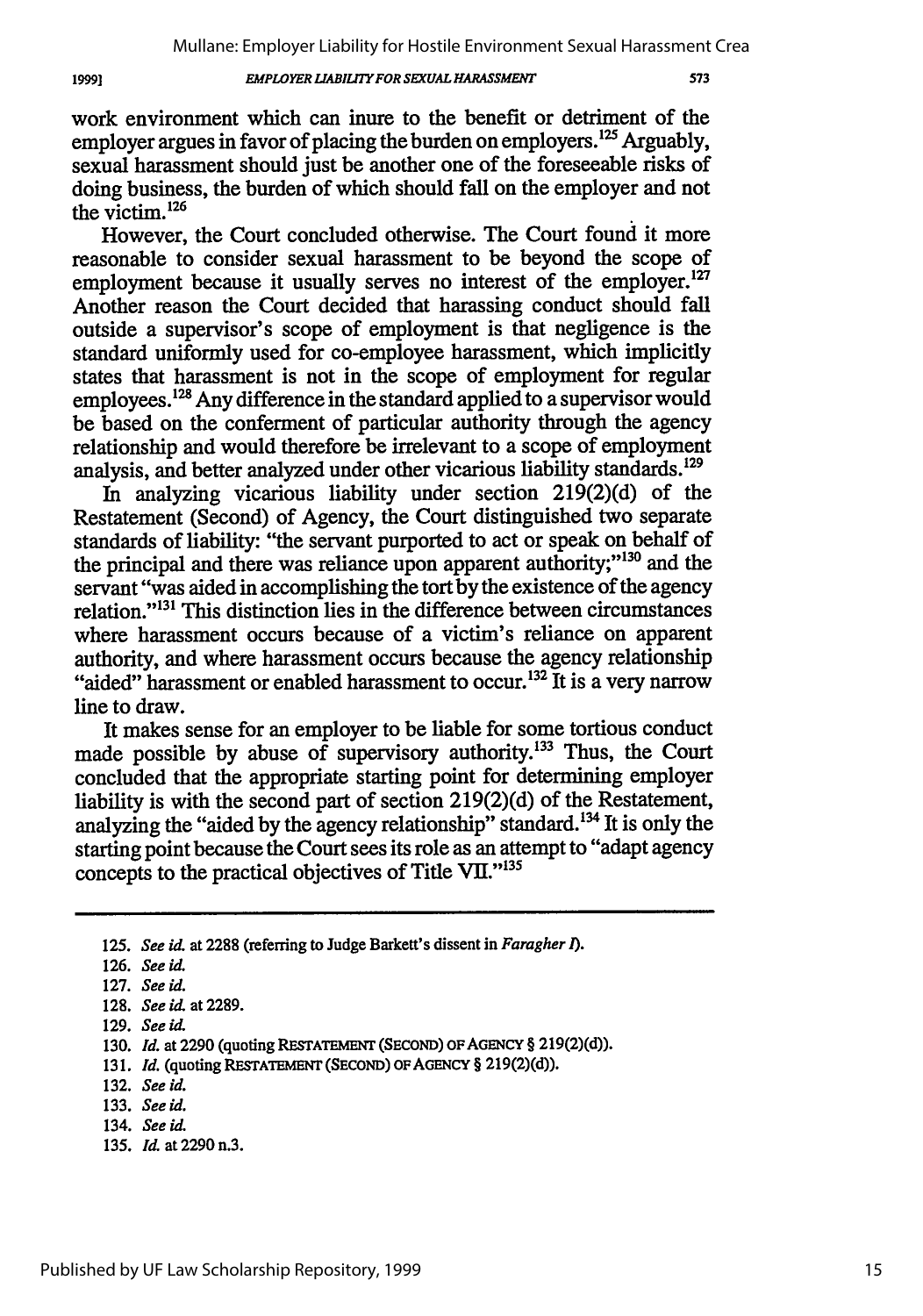#### *FLORIDA LAWREVIEW*

The Court acknowledged that in one sense a supervisor is always aided by the agency relationship.136 The supervisor's position of power over the employee may allow for abuses that would not be present in a co-employee situation.<sup>137</sup> The Court also acknowledged that employers have a greater opportunity to prevent misconduct on the supervisory level through selection, training, and monitoring. $138$ 

Despite the good reasons in favor of the vicarious liability standard based on harassment aided by the existence of an agency relationship, the Court stated that the *Meritor* directive of not imposing automatic liability on an employer must also be satisfied.139 Noting that the risk of automatic liability is high where unspoken threats of authority are used to create harassing situations, the court chose to create an affirmative defense an employer may invoke to safeguard against automatic liability.<sup>140</sup> The affirmative defense would allow an employer to show that it "had exercised reasonable care to avoid harassment and to eliminate it when it might occur, and that the complaining employee had failed to act with like reasonable care to take advantage of the employer's safeguards and otherwise to prevent harm that could have been avoided."<sup>141</sup>

Thus, the Court held that an employer is vicariously liable for sexual harassment created by supervisors (either immediate or successively higher) with authority over the victim.<sup>142</sup> When no tangible employment action is taken (hostile environment), an employer may raise an affirmative defense comprised of two elements: "(a) that the employer exercised reasonable care to prevent and correct promptly any sexually harassing behavior, and (b) that the plaintiff employee unreasonably failed to take advantage of any preventative or corrective opportunities provided by the employer or to avoid harm otherwise."<sup>143</sup>

The Court stated that Title VII's primary objective is to avoid harm;

When a fellow employee harasses, the victim can walk away or tell the offender where to go, but it may be difficult to offer such responses to a supervisor, whose "power to supervise--[which may be] to hire and fire, and to set work schedules and pay rates-does not disappear... when he chooses to harass through insults and offensive gestures rather than directly with threats of firing or promises of promotion."

*Id.* (citing Estrich, *supra* note 20, at 854)).

143. *Id*

<sup>136.</sup> *See id.* at 2291.

<sup>137.</sup> *See id.*

<sup>138.</sup> *See id.*

<sup>139.</sup> *See id*

<sup>140.</sup> *See* id.

<sup>141.</sup> *Id* at **2292.**

<sup>142.</sup> *See id* 2293.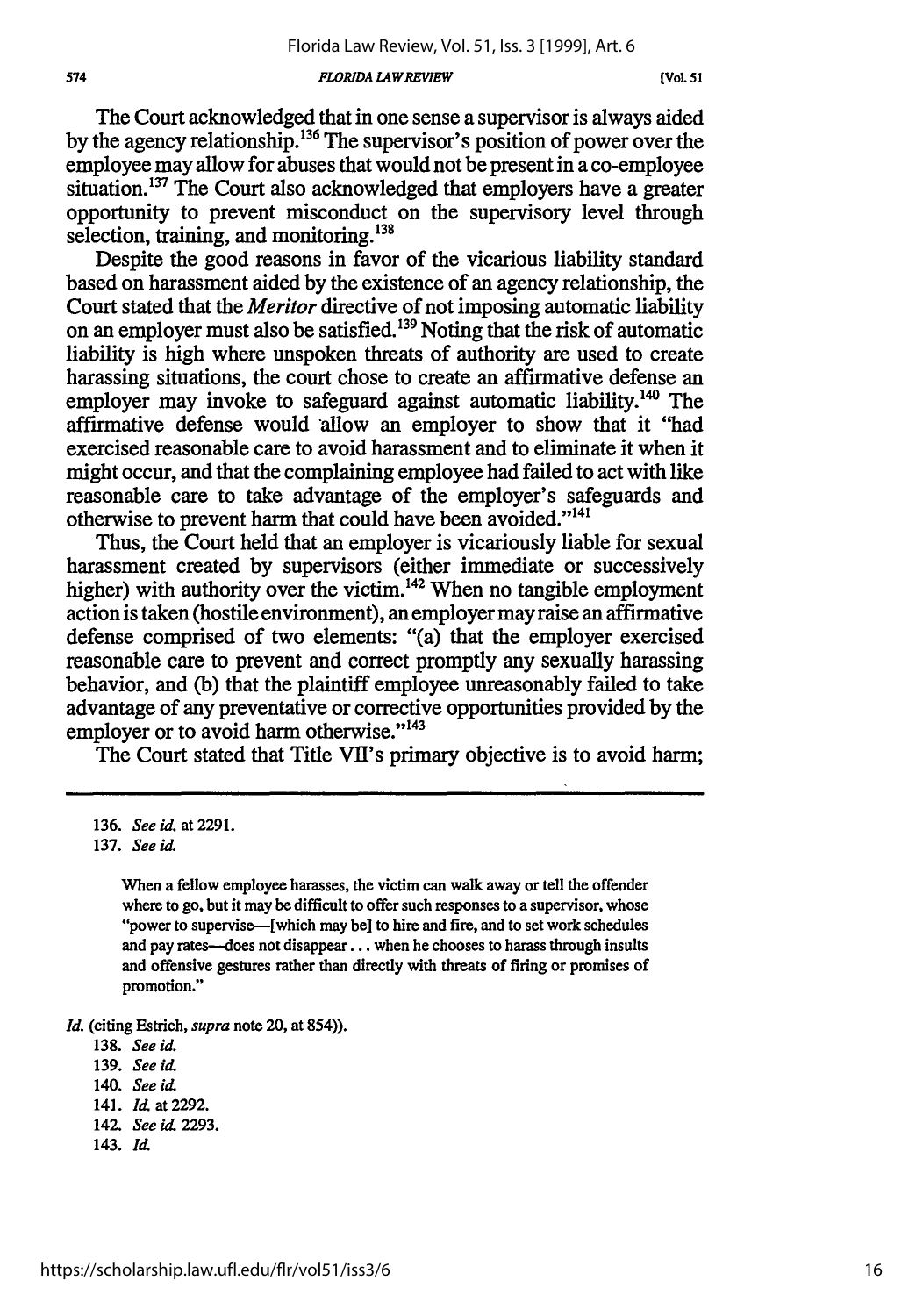#### **EMPLOYER LIABILITY FOR SEXUAL HARASSMENT**

thus requiring both employers and employees to pro-actively avoid harm.<sup>14</sup> For employers, this means that they should provide a reasonable sexual harassment policy.145 If employees fail to use the policy, and thus mitigate their own damages, the employer should not be liable for the resulting harm that the victim could have prevented.<sup>146</sup>

The Court further stated that proof that an employer has an antiharassment policy, and has promulgated it among employees "is not necessary in every instance as a matter of law."147 Whether or not a stated policy is required may be addressed during litigation.<sup>148</sup> Furthermore, an employee's failure to use the employer's complaint procedure will normally be sufficient to establish that the employee unreasonably failed to avoid harm. 149 Other proof may also be submitted to establish the second element of the affirmative defense.<sup>150</sup>

The Court concluded by finding it unnecessary to address negligence as an alternative theory to vicarious liability, and held the city liable for the hostile work environment of Faragher.<sup>151</sup> The Court held that the city did not exercise reasonable care in preventing sexual harassment due in part, among other reasons, to the city's failure to disseminate its sexual harassment policy to the employees in the Marine Safety Section.<sup>152</sup>

# B. Burlington Industries: *The Majority Decision in the Companion Case to* Faragher

*In Burlington Industries,* Kimberly Ellerth alleged that she was harassed by her supervisor at Burlington Industries, Ted Slowik.<sup>153</sup> Burlington Industries is a large national company with an extended hierarchy, of which Slowik was a mid-level manager.<sup>154</sup> As a vice president of one of Burlington's business units, Slowik had the authority to make hiring and firing decisions subject to the cursory approval of his supervisor.<sup>155</sup> However, Slowik was not Ellerth's immediate supervisor.<sup>156</sup>

- 146. *See id.*
- 147. *Id.* at 2293.
- 148. *See* id
- 149. *See id*
- 150. *See* id.
- 151. *See* id. at 2294.
- 152. *See* id. at 2293.

153. *See Burlington Indus.,* 118 **S.** Ct. at **2262.** Procedurally, *Burlington Industries* was on appeal from a decision granting summaryjudgment in favor of the employer, therefore, the Supreme Court took the facts as alleged by Ellerth to be true. *See* **id**

154. *See id.* Burlington Industries had over 50 plants throughout the United States which employed over 22,000 people. *See id.*

155. *See* **id** Even though Slowik was a vice president, Burlington Industries argued that his

19991

<sup>144.</sup> *See id.* at **2292.**

<sup>145.</sup> See id.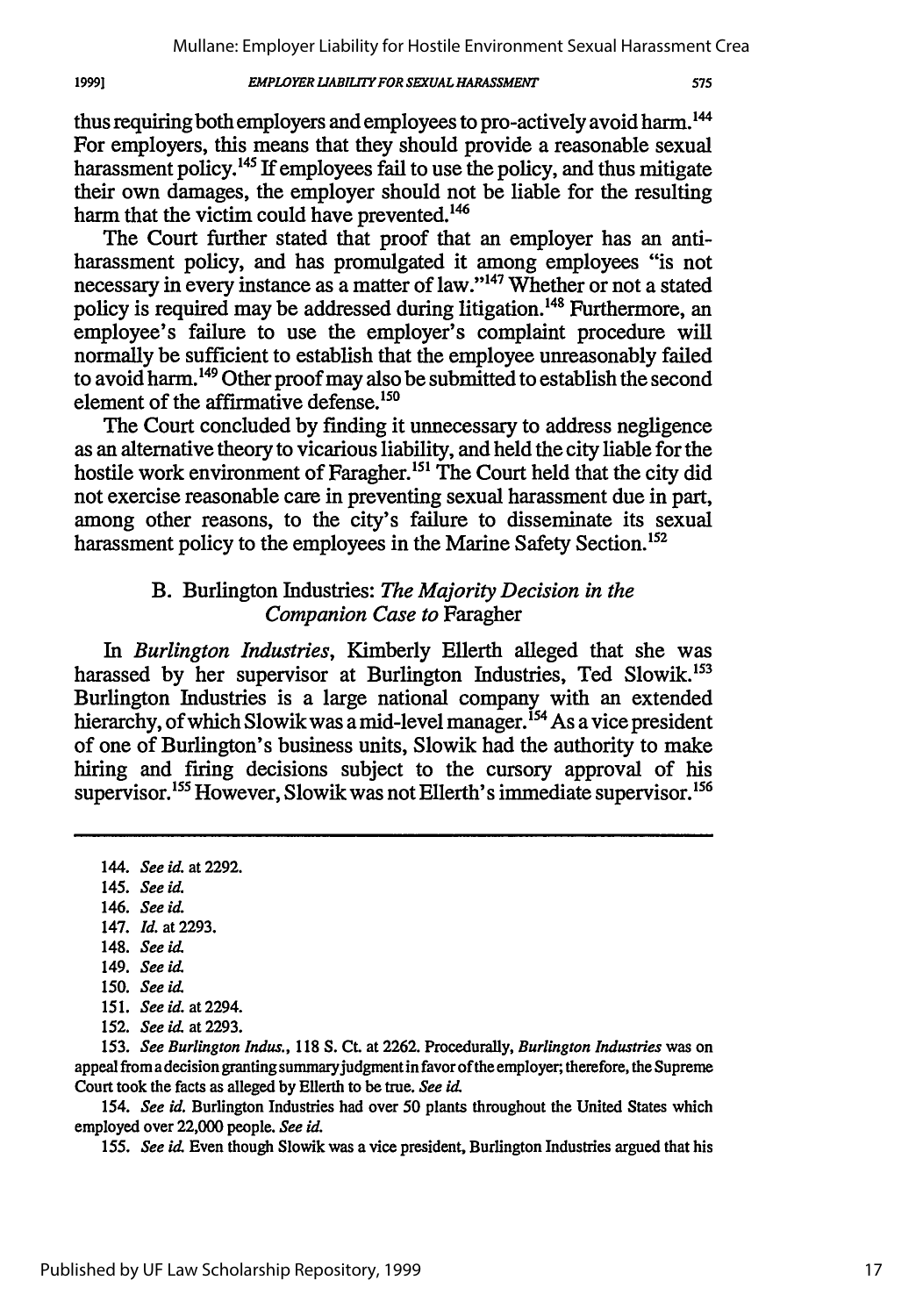#### *FLORIDA LAW REVIEW*

Ellerth worked out of Chicago and her immediate supervisor reported to Slowik in New York.<sup>157</sup> Throughout Ellerth's employment, Slowik repeatedly made offensive comments and gestures.<sup>158</sup> Ellerth argued that three incidents in particular could be construed as threats to deny tangible job benefits classifying the harassment as quid pro quo, and thus vicarious liability should be applied.<sup>159</sup>

A short time after the last of these incidents occurred, Ellerth quit in response to a warning by her immediate supervisor of the need to return customers calls promptly."6 At first Ellerth provided reasons for her resignation that were unrelated to the harassment.<sup>161</sup> A few weeks later Ellerth sent a letter explaining that she really quit because of Slowik's behavior.<sup>162</sup> Prior to this letter, Ellerth did not inform anyone of Slowik's harassing behavior, despite her awareness of Burlington's policy against sexual harassment.<sup>163</sup>

At the district court level, the trial judge granted summary judgment to the employer.<sup>164</sup> While the court found that the work environment was severe and pervasive enough to be hostile, the court also held that "Burlington neither knew nor should have known" of the harassment.<sup>165</sup> The court noted that "there was a quid pro quo 'component' to the hostile environment," but found that this was only a contributing factor to the

165. **Id.**

position was not considered upper level management. *See id.* This argument presumably was made in an attempt to classify the harassment as more in line with co-worker harassment where the standard of negligence applies.

<sup>156.</sup> *See id.*

<sup>157.</sup> *See id.*

**<sup>158.</sup>** *See id.*

<sup>159.</sup> *See id. The* first of these incidents occurred on a business trip. *See id.* Ellerth felt compelled to accept an invitation to meet Slowik in the hotel lounge where they were staying. *See id.* After making comments about Ellerth's breasts, Slowik warned that he could make her work life hard or easy, and that she should loosen up. *See id.*

The second incident occurred when Ellerth was interested in a promotion. *See id.* In speaking with Slowik about the promotion, he expressed concerns that Ellerth was not "loose enough" while rubbing herknee. *See id.* Ellerth received the promotion, and Slowik commented that herpromotion would require her to be around factory workers who like to look at legs. *See id.*

The third incident occurred when Ellerth called Slowik to get permission to do something for a customer. *See id.* Slowik informed Ellerth that he didn't have any time for her, "unless [she] wanted to tell [him] what [she was] wearing." Id. When Ellerth called Slowik again a few days later, he asked whether she had started wearing shorter skirts yet, because that would make herjob easier. *See id.*

<sup>160.</sup> *See id.*

<sup>161.</sup> *See id.*

<sup>162.</sup> *See id.*

<sup>163.</sup> *See id.*

<sup>164.</sup> *See id.* at 2263.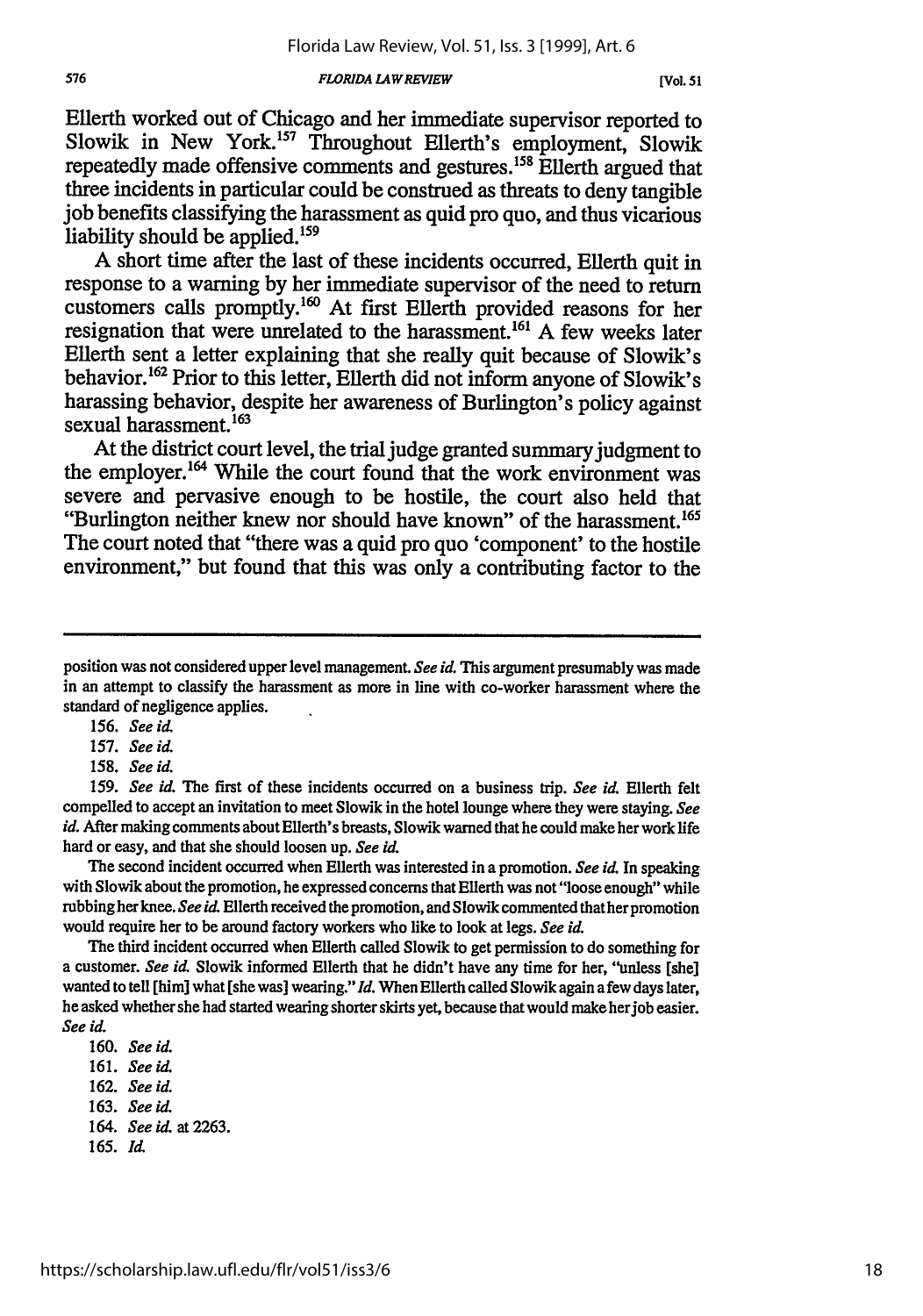#### *EMPLOYER LIABILITY FOR SEXUAL HARASSMENT*

577

harassment.<sup>166</sup> Recognizing that the state of the law at the time applied vicarious liability to quid pro quo cases and negligence to hostile environment cases, the district court chose to apply the latter.<sup>167</sup>

The Supreme Court framed the issue as follows: whether an employee who is threatened, "yet suffers no adverse, tangible job consequences, can recover against the employer without showing the employer is negligent or otherwise at fault for the supervisor's actions." '68 In the Court of Appeals for the Seventh Circuit the judges disagreed as to which standard should be applied to the case.<sup>169</sup> If the harassing conduct was deemed quid pro quo, then a vicarious liability standard would apply.<sup>170</sup> But if the harassment was labeled hostile environment, the Seventh Circuit was divided as to whether a negligence or vicarious liability standard should apply.<sup>171</sup> The Seventh Circuit was further divided as to whether quid pro quo threats alone, with no tangible action, were sufficient to qualify for application of a vicarious liability standard.<sup>172</sup> The Supreme Court cleared up this confusion by holding that quid pro quo harassment occurs when threats are actually carried out; otherwise it is hostile environment.<sup>173</sup> The Court commented that beyond this initial demarcation, these labels "are of limited utility."<sup>174</sup>

Because no threats were carried out in *Burlington Industries,175 the* Court continued its analysis as if the case was based on a hostile environment claim.176 Like the *Faragher* Court, the *Burlington Industries* Court discussed section 219(1) [scope of employment] of the Restatement and concluded that this section is not applicable to sexual harassment cases. 77 However, the Court continued to discuss section 219(2), addressing its sub-parts that were not mentioned in *Faragher*.<sup>178</sup> The Court indicated that the other standards of liability present in section 219(2) were still viable, although not applicable to the instant case.<sup>179</sup> Importantly,

166. *Id.*

- 167. *See id.*
- 168. *Id.* at 2262.
- 169. *See id.* at 2263.
- 170. *See id.*
- 171. *See id.*
- **172.** *See iL*
- 173. *See id.* at 2264.

**175.** An important fact to the Supreme Court was that although Ellerth's **job** benefits were threatened, no tangible action was ever taken. *See id.* at 2262. In fact, Ellerth was promoted once during her employment with Burlington Industries. *See id.*

176. *See id.* at 2265.

- 177. *See id.* at **2267.**
- 178. *See id.*

179. *See id.* Other than negligence, the remaining bases of liability are direct liability where the employer acts with bad intentions under section 219(2)(a) and where a non-delegable duty is

<sup>174.</sup> *Id.*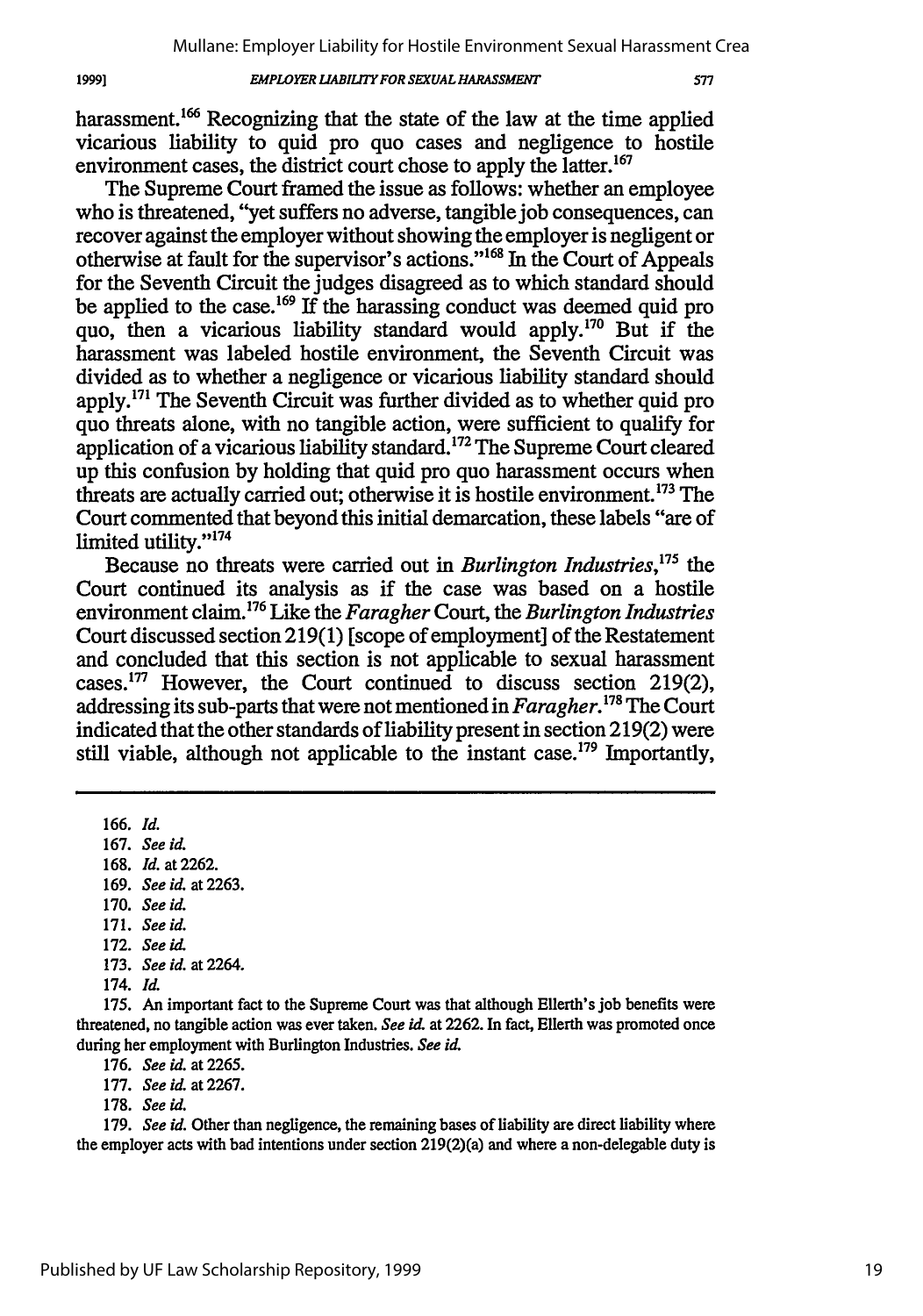although negligence was not discussed at all in *Faragher, Burlington Industries* stated that "[n]egligence sets a minimum standard for employer liability under Title  $\overline{VII}$ ."<sup>180</sup> This suggests that negligence is a lesser standard available to plaintiffs should the more stringent vicarious standard, combined with the employer's affirmative defense, fail.

# V. THE DISSENT IN *FARAGHER AND BURLINGTON INDUSTRIES*

The dissent in *Faragher,* written by Justice Thomas, aside from indicating a remand for further proceedings relating to negligence, simply referred to the more detailed dissent he wrote in *Burlington Industries."' The Burlington Industries* dissent began by comparing Title VII sexual harassment cases to Title VII racial discrimination cases.<sup>182</sup> Both were previously treated similarly with regard to standards to be applied, but now are treated differently when the claim involves hostile environment.<sup>183</sup> For hostile environment racial discrimination a negligence standard is applied, and vicarious liability is not available as an alternative theory of liability. **'** The dissent argued that, like racial discrimination cases, negligence should also be the only standard applied to hostile environment sexual harassment cases by stating, "An employer should be liable if, and only if, the plaintiff proves that the employer was negligent in permitting the supervisor's conduct to occur." $185$  Thus, liability is only imposed "if the employer is blameworthy in some way."<sup>186</sup>

Using the same reasoning the majority used to set aside strict liability under a theory of respondeat superior, the dissent argued that supervisors' creation of a hostile work environment is outside the scope of their employment.<sup>187</sup> These acts are not in service of the employer.<sup>188</sup> Therefore, the employer should only be liable if it knew, "or in the exercise of reasonable care should have known, about the hostile work environment and failed to take remedial action."<sup>189</sup> The dissent emphasized that hostile environment acts are specifically of the type that are extraordinarily difficult to monitor, or protect against.<sup>190</sup> Reasonable care is all that can be

involved under section 219(2)(c). *See id.*

**180.** *Id.*

- 183. *See id.* at 2272 (Thomas, J., dissenting).
- 184. *See id C'homas,* **J.,** dissenting).
- 185. Id. at 2271 (Thomas, J., dissenting).
- 186. *1d.* at **2272** (Thomas, J., dissenting).
- 187. *See id.* (Thomas, J., dissenting).
- 188. See id. (Thomas, J., dissenting).
- 189. *Id.* at **2273** (Thomas, **J.,** dissenting).
- 190. *See id.* (Thomas, J., dissenting).

**<sup>181.</sup>** *See Faragher,* **118 S.** Ct. at 2294 (Thomas, **J.,** dissenting).

<sup>182.</sup> *See Burlington Indus.,* 118 **S.** Ct. 2271-72 (Thomas, J., dissenting).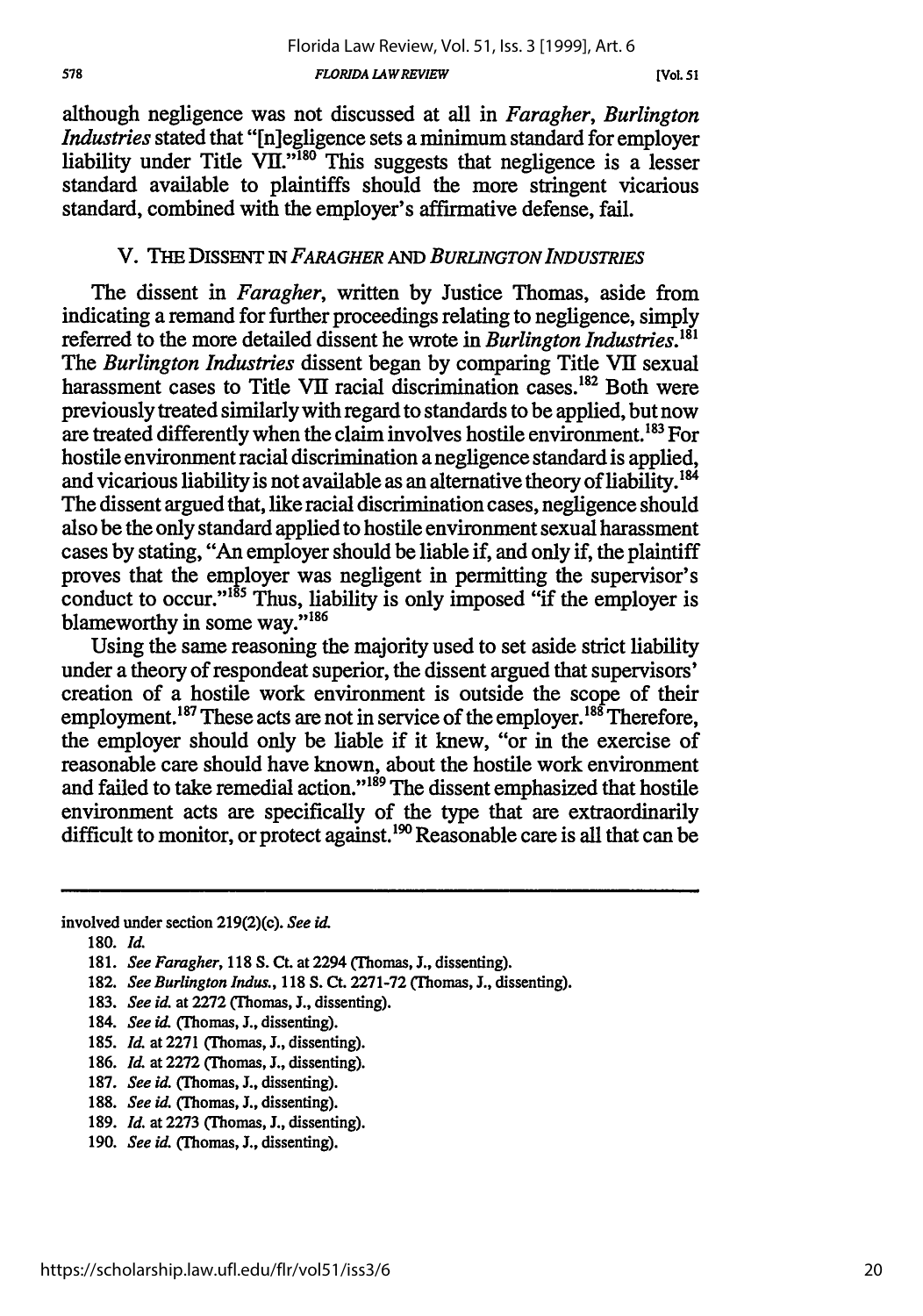*EMPLOYER LJABILfTY FOR SEXUAL HARASSMENT*

# required.<sup>191</sup>

19991

However, having set forth a vicarious liability standard subject to an affirmative defense, which "is a whole-cloth creation that draws no support from the legal principles on which the Court claims it is based." $1^{152}$  the dissent argued this error is made worse **by** lack of clear explanation or guidelines, which will only lead to further litigation and confusion in this area of law.<sup>193</sup> The dissent argued that there is no basis in agency law to justify the court's holding.194 The dissent interpreted section **219(2)(d)** as dependent upon the plaintiff's belief that the harasser is acting within the scope of their authority.<sup>195</sup> Given society today, this is something the dissent found unlikely.<sup>196</sup> Finally, the dissent stated that under the Court's standard "employers will be liable notwithstanding the affirmative defense, even though they acted reasonably, so long as the plaintiff in question fulfilled her duty of reasonable care to avoid harm. In practice, therefore, employer liability very well may be the **rule."197**

# VI. ANALYSIS OF THE CURRENT **STATE** OF **EMPLOYER** LiABILrY FOR SUPERVISOR-CREATED **HosTILE** ENViRONMENT SEXUAL HARASSMENT

Very few cases have been decided using the analysis set forth in *Faragher and Burlington Industries.* Yet it is already clear that application and interpretation of these opinions will be divergent, and not as straightforward as the majority may have hoped. As mentioned above, *Burlington Industries* indicates that negligence is still a valid standard to be used, and one court has already used that approach.<sup>198</sup> Another court treated the

- **191.** *See id.* (Thomas, **J.,** dissenting).
- **192.** *IL* (Thomas, **J.,** dissenting).
- **193.** *See id.* (Thomas, **J.,** dissenting).
- 194. *See id.* at 2274 ('Thomas, **.,** dissenting).
- **195.** *See id.* (Thomas, **J.,** dissenting).
- **196.** *See id.* (Thomas, **J.,** dissenting).
- **197.** *Id.* (Thomas, **J.,** dissenting).

**198.** *See* Cadena v. Pacesetter Corp., **18** F. Supp. **2d 1220, 1229 (D.** Kan. **1998).** Here, Lynn Cadena was employed as a telemarketer for Pacesetter. *See id.* at **1223.** Her supervisor, Charles Bauersfeld, began sexually harassing her when he told her that he had a "wet dream" about her. *See id.* **She** immediately complained to the Vice President who shrugged her off and said that Charlie was like that. *See id.* Bauersfeld continued to regularly harass Cadena. *See id.* Again, Cadena complained to the Vice President after an incident involving Bauersfeld suggesting that Cadena flash her breasts to boost a co-workers morale. *See id.* at 1224. The Vice President told her that Charlie was just having a bad day and got a little crazy. *See id.* It was not until a week later that the employer took some action against the harassment. *See id.* In the meantime, Cadena had submitted a letter of resignation. *See id.*

After Cadena filed suit, Pacesetter filed a motion for summary judgement (the suit and motion were originally filed prior to the recent Supreme Court decisions). *See id.* at 1222, **1229.** Acknowledging the new vicarious liability standard set forth in *Faragher and Burlington,* the court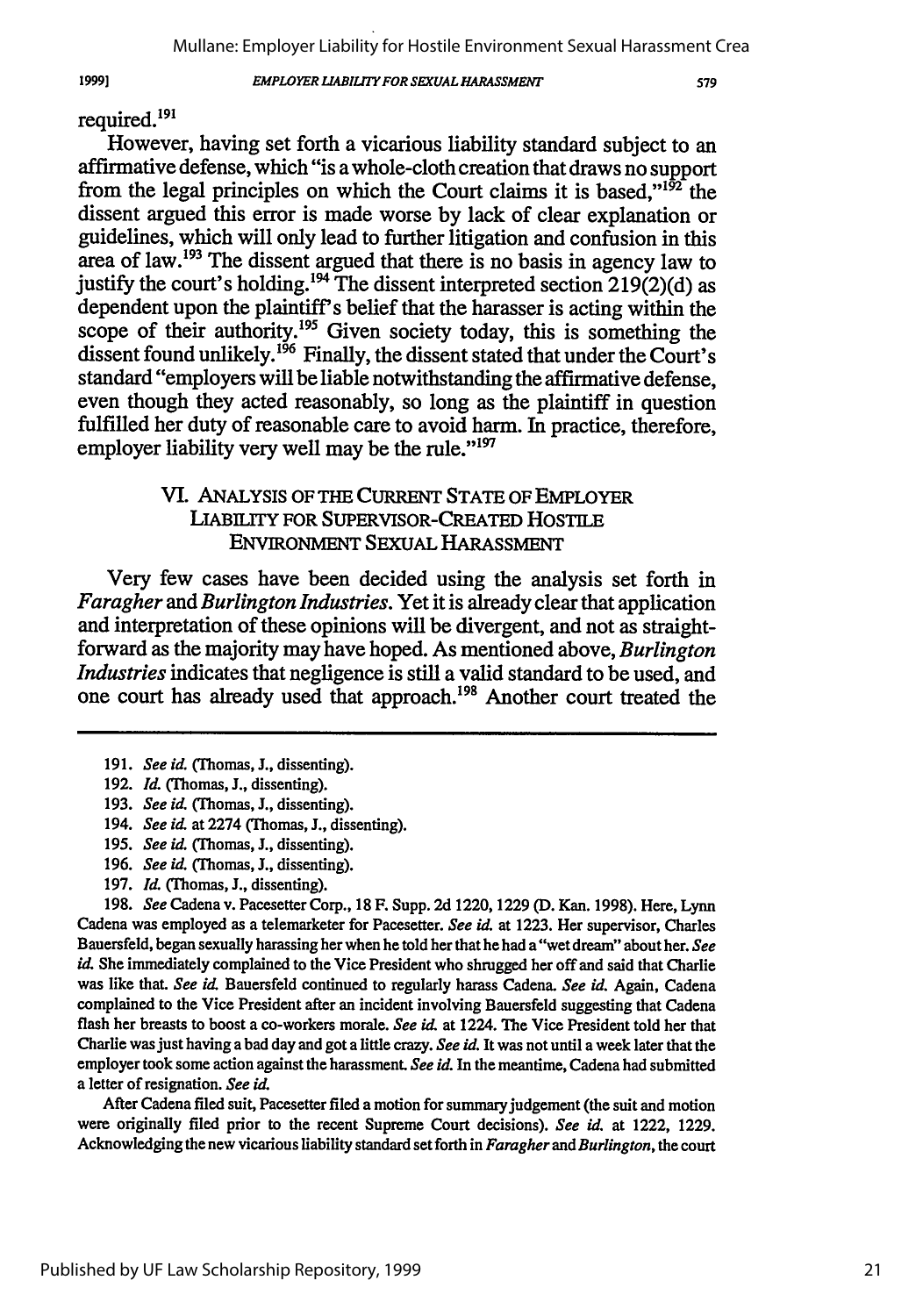affirmative defense as a sort of negligence-plus test by applying a negligence analysis to the first prong, and a contributory negligence analysis to the second prong.<sup>199</sup>

Just exactly how the two prongs of the affirmative defense work together is not entirely clear from the Supreme Court opinions. The conjunction "and" was used to join the two prongs, $^{200}$  indicating that both parts must be satisfied for an effective affirmative defense. Therefore, it is not clear how the following scenario might be resolved: an employer has a reasonable effective harassment policy, which the victim reasonably uses to report harassment by the supervisor; the employer takes prompt

199. *See* Fall v. Indiana Univ. Bd. of Trustees, 12 F. Supp. 2d 870,880-84 (N.D. Ind. 1998). Here, Lynn Fall was allegedly sexually harassed by her supervisor Daniel Cohen. *See id.* at 873. Fall alleged that the first occurrence of harassment was when Cohen deceived her into reporting to his office; when Fall tried to leave Cohen's office, he started kissing her and forcing his hand down Fall's blouse. *See id.* After this "attack," Fall felt so ill that she vomited. *See id.* Thereafter, Fall tried to avoid Cohen, but did not complain to anyone. *See id.* Subsequently, there were a few occasions where Fall was voluntarily in Cohen's presence, such as a Christmas party and an art department reception. *See id.* At the art department reception, Fall ran into Cohen, who made a comment that Fall perceived him as a threat to her job. *See id.* at 873-74.

About a month later, Fall first reported the harassment to her immediate supervisor, who said that the harassment needed to be reported to someone in a higher position. *See id.* at 874. Fall's supervisor also indicated that this was not the first time someone had complained about Cohen. *See id.* After Fall notified the Vice-Chancellor of Academic Affairs, Lester Lamon, his first reaction was "Oh no, not again." *Id.* Lamon suggested that Fall inform yet another person of the harassment. *See id.* After a few days she then informed Jack Tharp, the Vice Chancellor of Student Affairs at one of the campus branches. *See* **id** Tharp suggested that Fall talk to the University's Affirmative Action Director, Shirley Boardman. See id. Fall made repeated attempts to contact Boardman before they were able to meet. *See id.* After hearing of the harassment, Boardman launched an investigation. *See id.* Some disciplinary action was taken against Cohen, but Fall was never informed of this action. *See* id.

On a motion for summary judgment, the court analyzed whether the University could be held liable for the harassment of Fall applying the affirmative defense in *Faragher. See* **id.** at 880. Addressing the first prong of the affirmative defense, the court noted that an employer must also reasonably prevent harassment, in addition to promptly correcting harassment. *See id.* at 881. The court analyzed whether the employer was reasonable in preventing the harassment by applying the "knew or should have known" aspect of the negligence standard. *See* **id** And arguably the analysis used to determine whether the employer was reasonable in correcting the harassment would be the second part of the negligence standard. In fact, the court stated: 'The first element of the defense ... is akin to the familiar negligence showing." *Id* at 880.

Here, based on the facts, the court felt a reasonable person could conclude that the university had prior notice of Cohen's harassment. *See id.* at 882. Thus, it failed to reasonably prevent sexual harassment. *See id.* The court also concluded, as to the second prong of the affirmative defense, that a reasonable person could find Fall's three month delay in reporting the harassment was not unreasonably failing to take advantage of preventative and corrective opportunities. *See id.* at 884.

*200. See Faragher,* 118 U.S. at 2292.

also stated: "[O]ur reading of *Faragher and Burlington Industries* suggests that the negligence theory continues to be viable." *Id.* at **1229.** Consequently, the court chose to analyze the summary judgment motion by applying a negligence standard to the claim. *See id.*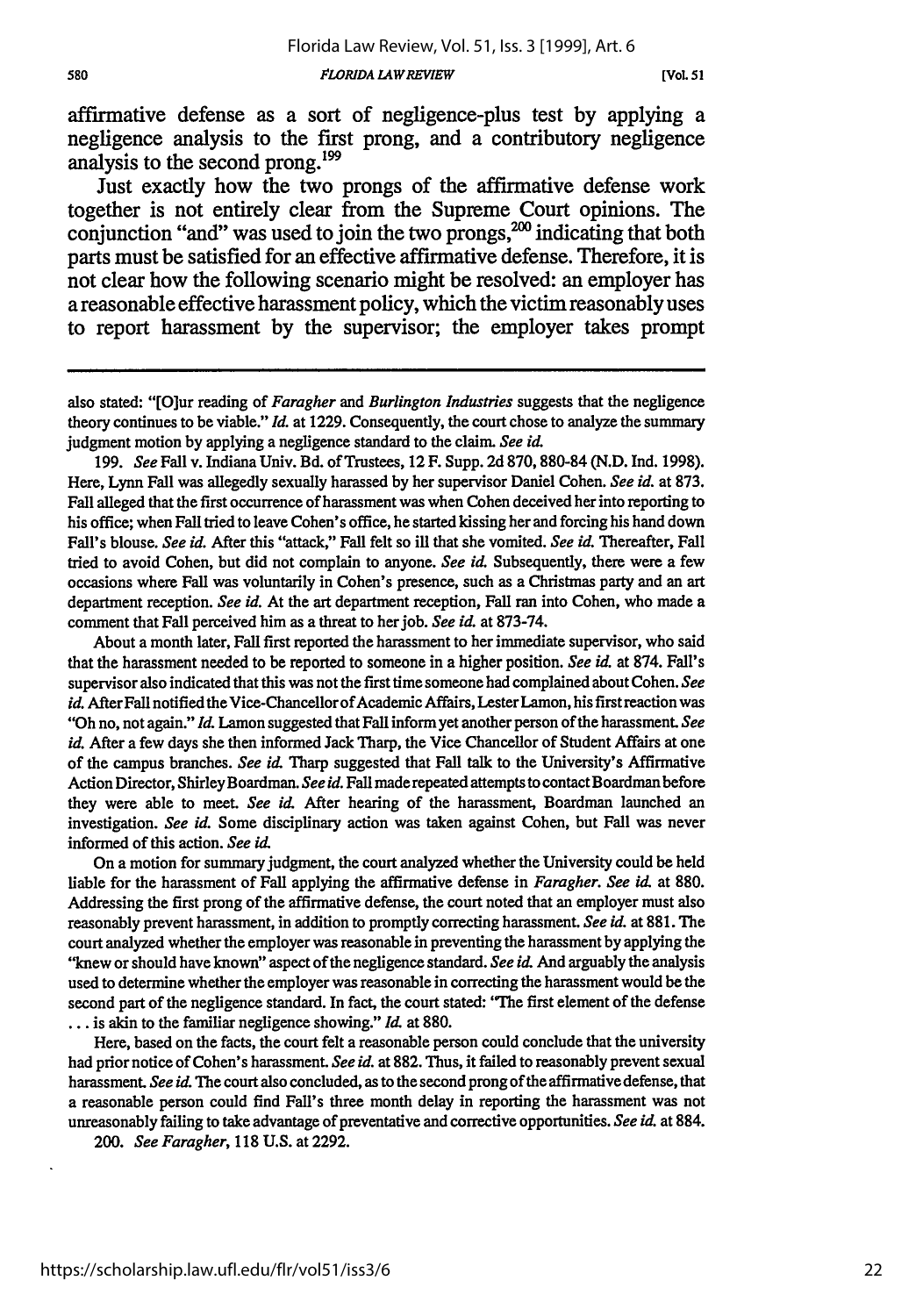#### *EMPLOYER LIABILITY FOR SEXUAL HARASSMENT*

1999]

581

corrective action, yet the victim still sues for any injuries sustained. In this situation, the second prong of the affirmative defense is not satisfied. Did the Supreme Court expect the employer in this situation to be held liable, even though they have done all that they reasonably could have done to deal with the situation both before and after? In fact, this is the very result that Justice Thomas feared in his dissent.

However, this scenario is very unlikely. In the cases that have applied the affirmative defense, the courts seem very willing to construe the facts such that the employees were shown to be unreasonable in their care to avoid the situation. Thus, although some may have feared that establishing vicarious liability as a standard for supervisor-created hostile environment sexual harassment would sound a death knell to employers, this does not appear to be happening in application of this standard at the district court level.

In actuality, the affirmative defense could prove to be a very strong weapon in the employers' arsenal. **All** the employer need do is make sure that it has an effective policy, and liability on this standard should be fairly easy to avoid. The defense merely needs to attack the employee's response to the situation. While this appears to have happened in at least three cases,<sup>201</sup> it seems unlikely that the Supreme Court intended to put on trial the already possibly victimized employee for how well they responded to

*Sconce* appears to be the more reasonable application of the *Faragher* affirmative defense. In this case, Nicole Sconce was allegedly sexually harassed by her supervisor. *See* 9 F. Supp. 2d at 775. **The** supervisor would grope Sconce and frequently make sexual innuendos. *See id.* Sconce never complained while working with her supervisor because she was afraid of retaliation. *See id.* Her supervisor warned her not tell anyone. *See id.* After requesting and being granted a transfer, Sconce complained to the EEOC. *See id.* It was not until a complaint was filed that the employer learned of the harassment. *See id.*

Applying the affirmative defense to the facts in ruling on a summary judgment motion, the court first looked to the employer's sexual harassment policy. *See id* at 778. The court held that Tandy Corp. had a clear harassment policy against sexual harassment, which did not require reports to be made to immediate supervisors. *See id.* Further, the policy helped to assure that there would be no retaliation. *See id.*

Addressing the second prong of the affirmative defense, the court noted Sconce's complete failure to use the sexual harassment policy, of which she was aware. *See id.* The court stated that "a threat of termination without more, is not enough to excuse an employee from following procedures adopted for her protection. To hold otherwise would render the affirmative defense meaningless." *Id.* For this reason, the court granted the employer's motion for summary judgment. *See id.*

This result appears to be more in line with what the Supreme Court intended. Here, the plaintiff totally failed to take any action to protect herself, or to provide the employer an opportunity to take corrective action. In this situation, it would be unreasonable to hold an employer liable for sexual harassment it knew nothing about and was never given an opportunity to correct.

Published by UF Law Scholarship Repository, 1999

<sup>201.</sup> *See* Montero v. AGCO Corp., 19 F. Supp. **2d** 1143, 1146 (E.D. Cal. 1998); Marsicano v. American Soc'y of Safety Eng'rs, No. 97 **C** 7819, 1998 WL 603128, at \*7 (N.D. I11. Sept. 4, 1998); Sconce v. Tandy Corp., 9 F. Supp. **2d** 773, 778 (W.D. **Ky.** 1998).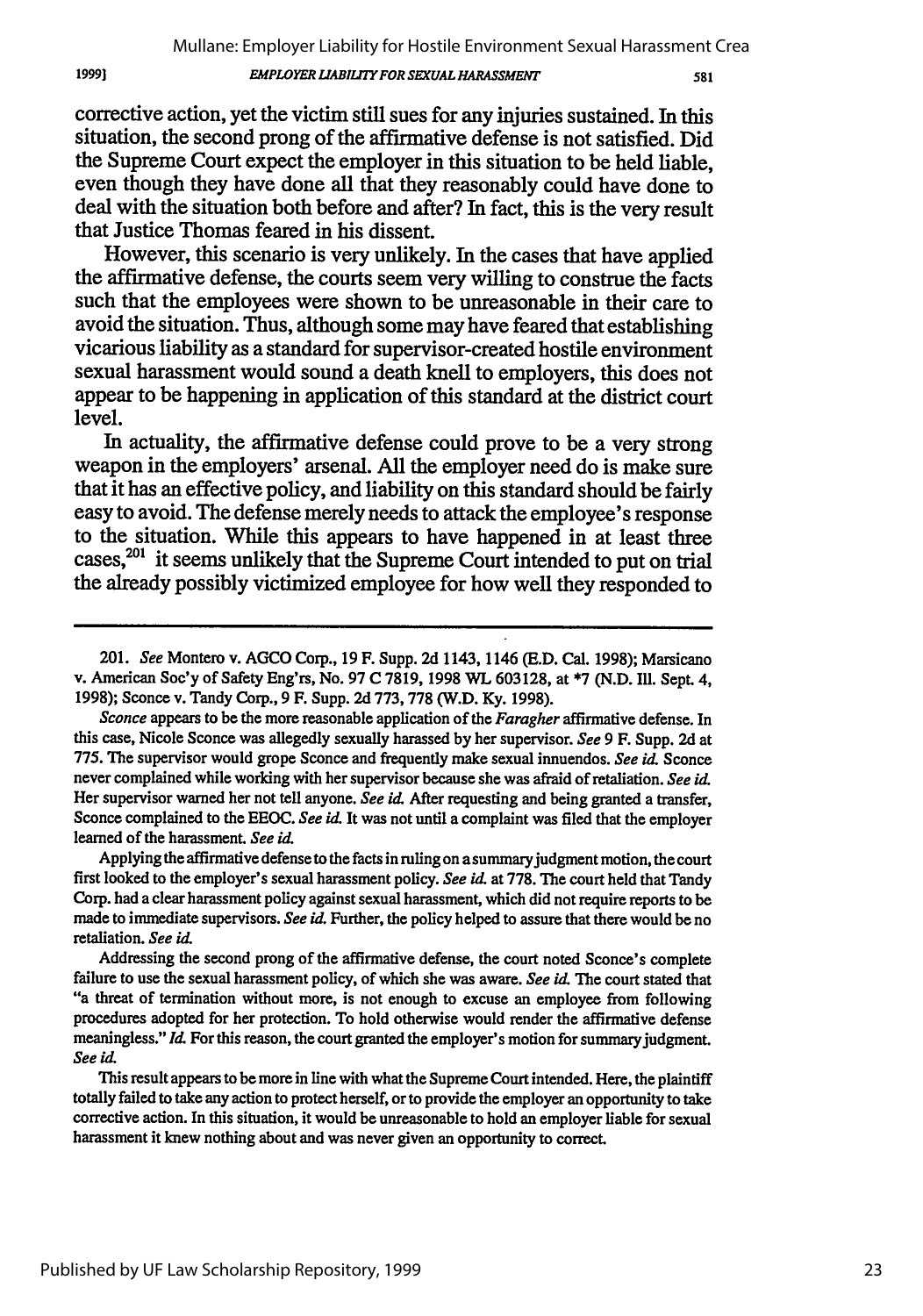acts of harassment. It is easy to understand that people respond differently to acts of harassment. Some people will report harassment immediately upon the first occurrence. Others will wait a long period of time, hoping that the harassment will eventually stop, and not wanting to cause any trouble. Many will be somewhere in the middle. However, one court has already held that a victim, who testified that she was afraid to report the harassment, unreasonably waited too long.<sup>202</sup>

In that case, Carrie Ann Montero was employed by AGCO Corporation at one of its Parts Distribution Centers, until she resigned.203 Montero worked in the business office with Glenn Carpenter, the Warehouse Manager, and Russ Newmann, the Warehouse Supervisor, two of Montero's harassers.<sup>204</sup> AGCO had a policy against sexual harassment which Montero was aware of, which required reporting harassment to either the Human Resources Department or her supervisor.<sup>205</sup> The harassment occurred over a period of two years, but Montero did not report the harassment until the latter part of the two year period.<sup>206</sup> At that time she reported the harassment to a Human Resources Manager in another state.<sup>207</sup> Montero testified that she waited to report the harassment out of fear.<sup>208</sup> She was afraid of retaliation by the harassers, and afraid that her confidentiality would not be kept.<sup>209</sup>

Shortly after Montero reported the harassment, AGCO launched an investigation into the reported harassment.<sup>210</sup> This investigation resulted in one harasser being fired, and two others being severely warned.21' During the time of the investigation, Montero was on paid administrative leave.<sup>212</sup> When Montero was scheduled to return to work, she delayed and later resigned.<sup>213</sup>

Thereafter she brought suit against  $AGCO<sup>214</sup>$  The court granted summary judgment in favor of AGCO, the employer, applying the *Faragher* affirmative defense.<sup>215</sup> The court found that AGCO had a policy against sexual harassment of which Montero was aware, and therefore met

- 202. *See Montero,* 19 F. Supp. 2d at 1146. 203. *See id.* at 1144. 204. *See id.* 205. *See id.* 206. *See id.* 207. *See id.* 208. *See id. at* 1146. 209. *See id.* 210. *See id. at 1144.* 211. *See id.* 212. *See id.*
- 213. *Seeid.* at 1145.
- 214. *See id.* at 1143.
- 215. *See id.* at 1145-46.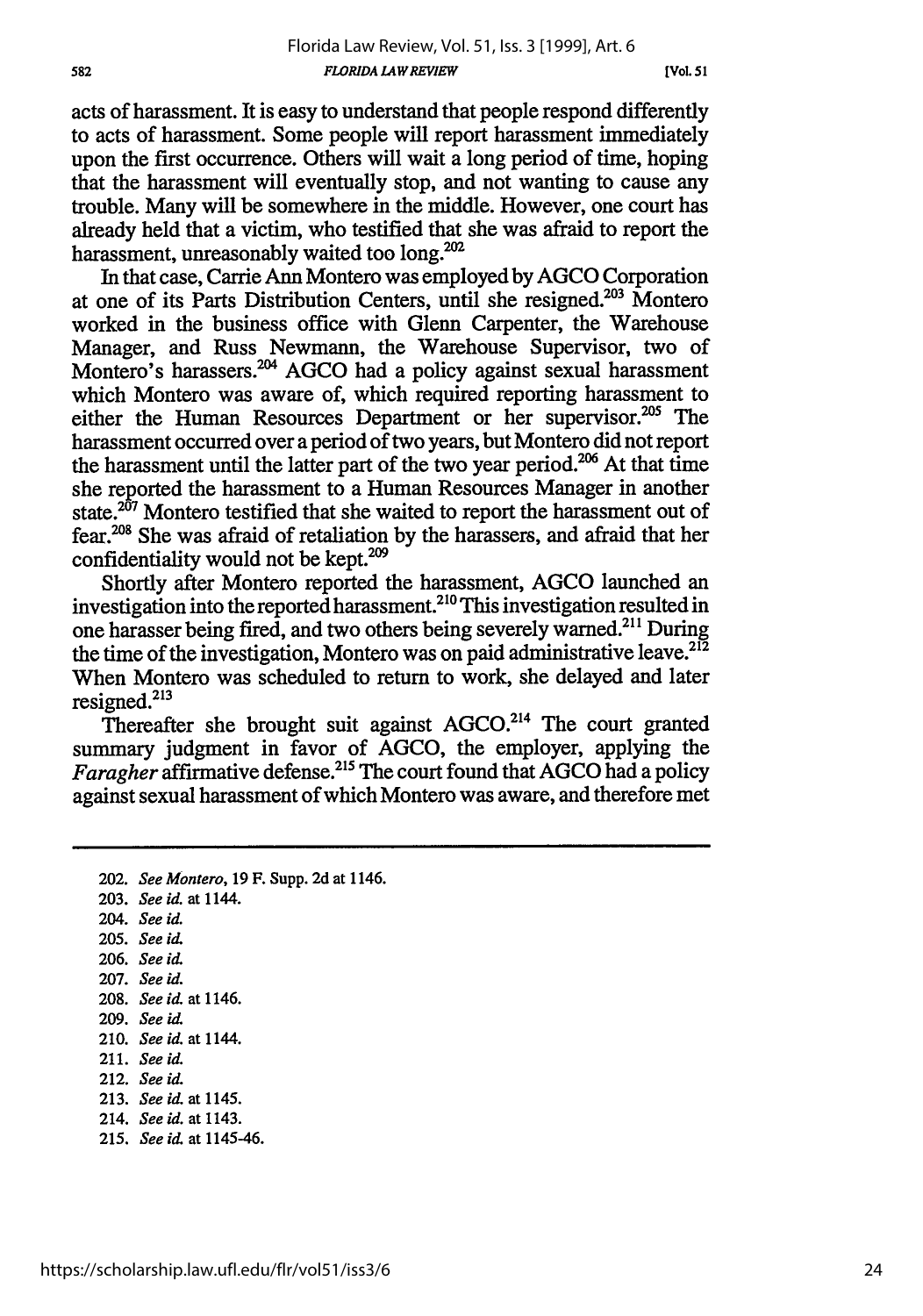### **EMPLOYER LIABILITY FOR SEXUAL HARASSMENT**

its burden under the first prong of the affirmative defense.<sup>216</sup> As to the second prong of the affirmative defense, the court again looked to AGCO's policy against sexual harassment which provided a reporting mechanism outside of an immediate supervisor and guaranteed confidentiality within reason.217 Based on these statements in AGCO's sexual harassment policy, the court concluded that Montero was unreasonable in waiting two years to report the harassment.<sup>218</sup> Furthermore, since AGCO acted promptly and took corrective action, the court found that Montero unreasonably failed to take advantage of both the preventative and corrective measures provided by AGCO.<sup>219</sup>

What this opinion does not adequately take into account is the reality of how fear may operate in a person who is victimized. Many rational people are not quick to act. They debate and deliberate for some time before acting, especially when a highly sensitive issue such as sexual harassment is involved. Add to this the normal fears that one's action may be retaliated against, or that one may be labeled a troublemaker, or that one may not want to call attention to one's self and one's situation, and it is more than reasonable for a person to wait a significant period of time before being compelled to take action. Therefore, in the context of supervisor-created harassment, the focus of analysis should be on an employer's emotionally detached response to knowledge of sexual harassment, not the employee's highly personal and individualized sexual harassment coping process.

Moreover, since AGCO did take prompt corrective action against the harassment, a question remains as to whether the decision the court reached could have been based on these facts alone: granting summary judgment because AGCO had an effective policy against sexual harassment, and because Montero unreasonably failed to take advantage of the *corrective* action AGCO provided.<sup>220</sup> If the case could be decided on that basis alone, there was no need to attack Montero as unreasonably failing to take advantage of *the preventative* opportunities provided by the sexual harassment policy unless both must be proven to satisfy the second prong of the affirmative defense.

Similarly, in another recent case, Linda Marsicano left her job at American Society of Safety Engineers (ASSE) after working only 8 days due to harassment by her supervisor, Ken Hatter.<sup>221</sup> The harassment began on Marsicano's second day on the job and lasted until her last day of

19991

**<sup>216.</sup>** *See id.* at 1146.

**<sup>217.</sup>** *See id.*

**<sup>218.</sup>** *See id.*

**<sup>219.</sup>** See id.

<sup>220.</sup> *See id.*

<sup>221.</sup> *See Marsicano,* **1998** WL **603128** at **\*1.**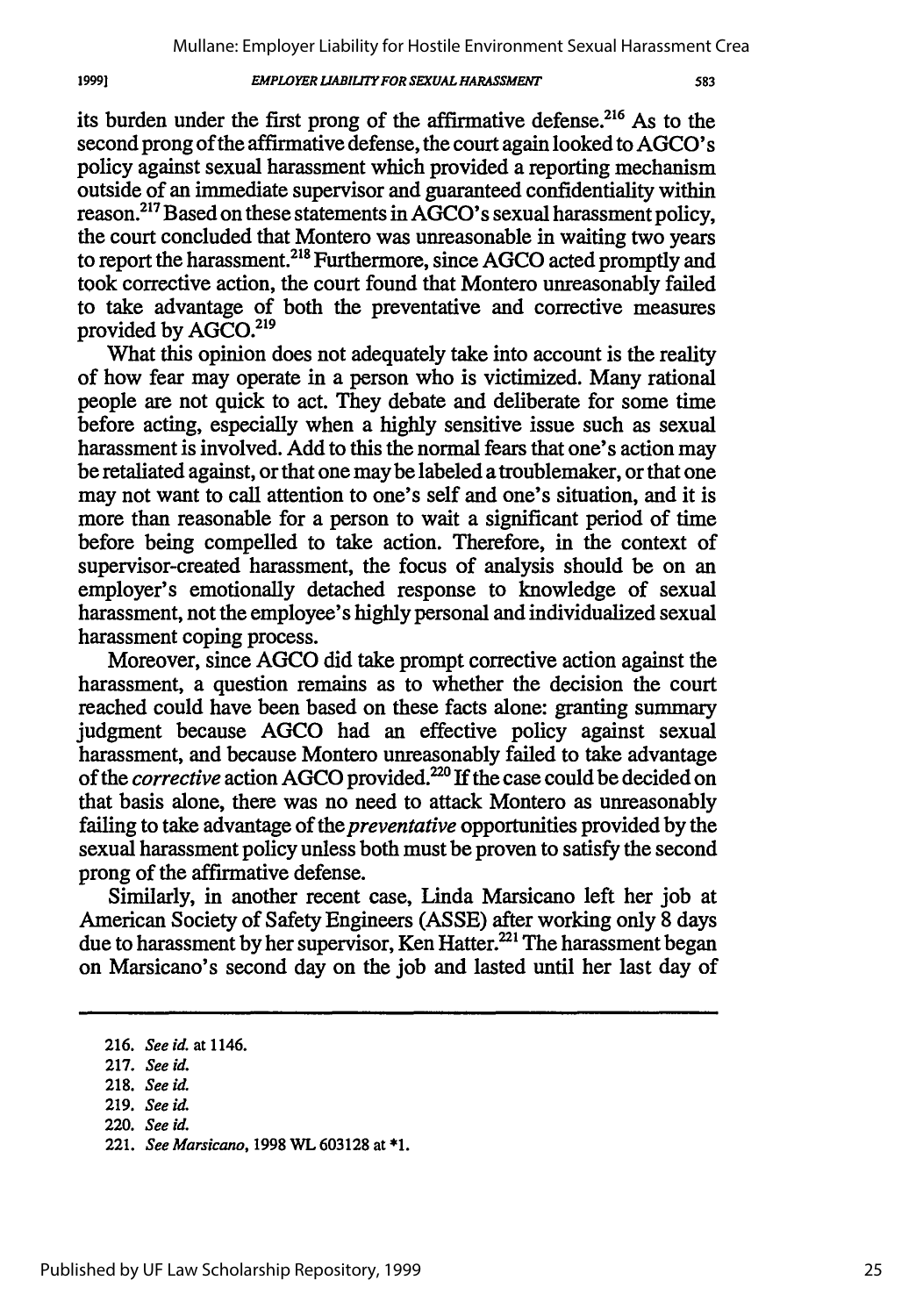work? Again, applying the *Faragher* affirmative defense, summary judgment was granted to Marsicano's employer, ASSE.<sup>223</sup> The court found that ASSE had an effective sexual harassment policy and thus satisfied the first prong of the affirmative defense.<sup>224</sup> As to the second prong, the court first looked to Marsicano's use of the sexual harassment policy.<sup>225</sup> Since Marsicano reported the harassment after working only eight days, Marsicano argued that she promptly took action against the harassment.<sup>226</sup> While the court acknowledged Marsicano's promptness in that respect, the court looked to another incident to find that Marsicano was unreasonable in failing to take preventative action. $227$ 

On the morning of Marsicano's last day on the job, her supervisor Hatter asked her to lunch.<sup>228</sup> The harassment that occurred at that lunch was the impetus for Marsicano complaining to higher management.<sup>229</sup> However, just prior to Marsicano's lunch with Hatter, the person Marsicano eventually complained to stopped by her office to see how she was settling in.<sup>230</sup> At that time, Marsicano made no mention of the harassment that had been occurring.<sup>231</sup> Since Marsicano did not complain at that time, but rather waited until after the lunch, the court concluded that she unreasonably failed to take advantage of a preventative opportunity provided by her employer.<sup>232</sup> The court then addressed whether Marsicano unreasonably failed to take advantage of corrective opportunities provided by the employer, referring to this analysis as "relevant to the second element of ASSE's affirmative defense."<sup>233</sup>

It appears that the courts are uncertain as to exactly what is required to be analyzed under the second prong of the defense. Must the employer establish both unreasonable failure to take preventative *and* corrective action, or just one or the other? If the employee is reasonable in taking advantage of preventative opportunities, can the employer still avoid liability by establishing unreasonable failure to take advantage of corrective opportunities? So far, no cases have addressed these issues.

Moreover, in crafting the affirmative defense, the Supreme Court was concerned with complying with *Meritor's* directive that employers were

**222.** *See id.* at \*2. **223.** *See* **id.** at **\*9.** 224. *See id.* at **\*7. 225.** *See id.* at **\*8. 226.** *See* id. **227.** *See id.* **228.** *See id.* at **\*3. 229.** *See id.* at \*4. **230.** *See id.* at **\*8. 231.** *See id.* **232.** *See id.* **233.** *Id.*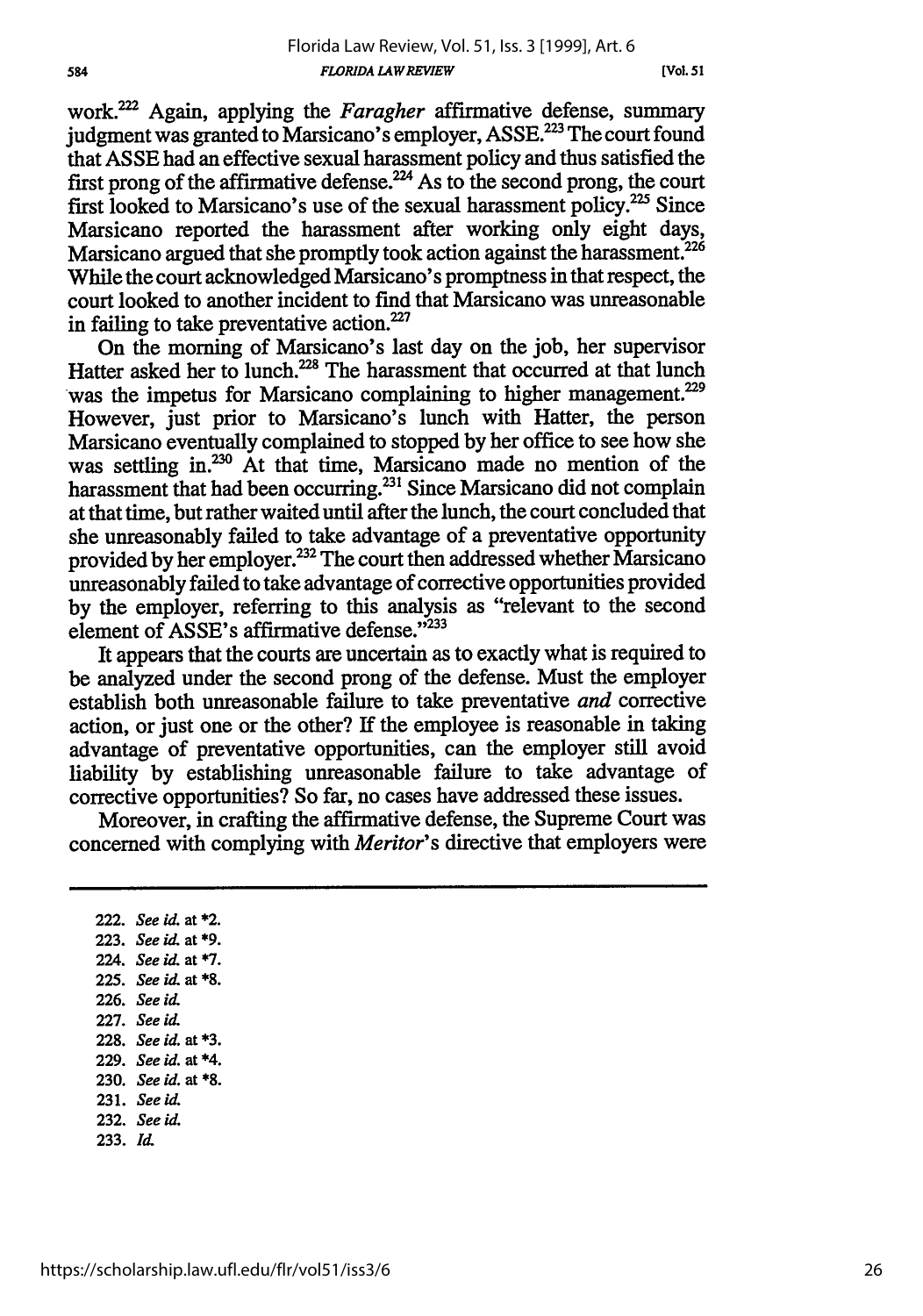585

not to be held strictly liable for hostile environment sexual harassment, yet they fail to comply with *Meritor's* other directive: that the mere existence of a grievance procedure and a policy against sexual harassment, coupled with the victim's failure to invoke that procedure, would not necessarily insulate an employer from liability.<sup>234</sup> However, in *Faragher*, the Supreme Court went so far as to say that not only is it not always necessary for an employer to prove that it has a promulgated sexual harassment policy, but also that an employee's failure to use an outlined grievance procedure will normally be sufficient to establish that the employee unreasonably failed to avoid harm.<sup>235</sup> This is in direct contradiction to *Meritor*. Furthermore, the Court provides no guidance as to when it might be reasonable for an employee to fail to follow established procedure. Therefore, contrary to what Justice Thomas feared, in practice, employer liability may very well never be the rule,<sup>236</sup> except in the most extreme of factual circumstances.

If the affirmative defense is applied as outlined in the cases above, negligence could actually prove to be the stronger standard for an employee to sue under. Under negligence, the employee merely can try to prove that the employer "should have known" about the harassment, and failed to take prompt remedial action. Under a negligence standard, the employee can go as far as not even giving actual notice to the employer. Furthermore, the employee's response to the situation is not attacked and fully analyzed as under the second prong of the affirmative defense. With some courts viewing the first prong of the affirmative defense as a negligence type of standard, it remains to be seen how the negligence standard and the affirmative defense can co-exist as alternative theories.

# VII. **CONCLUSION**

The Supreme Court, after distinguishing quid pro quo from hostile environment sexual harassment, should have used these cases as an opportunity to provide a clearly defined standard for employers, as well as courts, to follow. The Court's two major concerns in this area appear to be protecting employers from strict liability for all the harassing acts of their agents, while attempting to emphasize the importance of taking measures to prevent sexual harassment before it occurs. As such, it would seem that the majority envisioned the use of the affirmative defense in a way far different from its current application. With emphasis on prevention of harassment, the affirmative defense could be read to require employers to take preventative measures and further bolster those preventative measures

19991

<sup>234.</sup> *See Meritor,* 477 **U.S.** at **72.**

**<sup>235.</sup>** *See Faragher,* **118 S. Ct.** at **2293.**

**<sup>236.</sup>** *See* Burlington Indus. v. Ellerth, **118 S. Ct. 2257, 2274 (1998) (Thomas &** Scalia, **JJ.,** dissenting).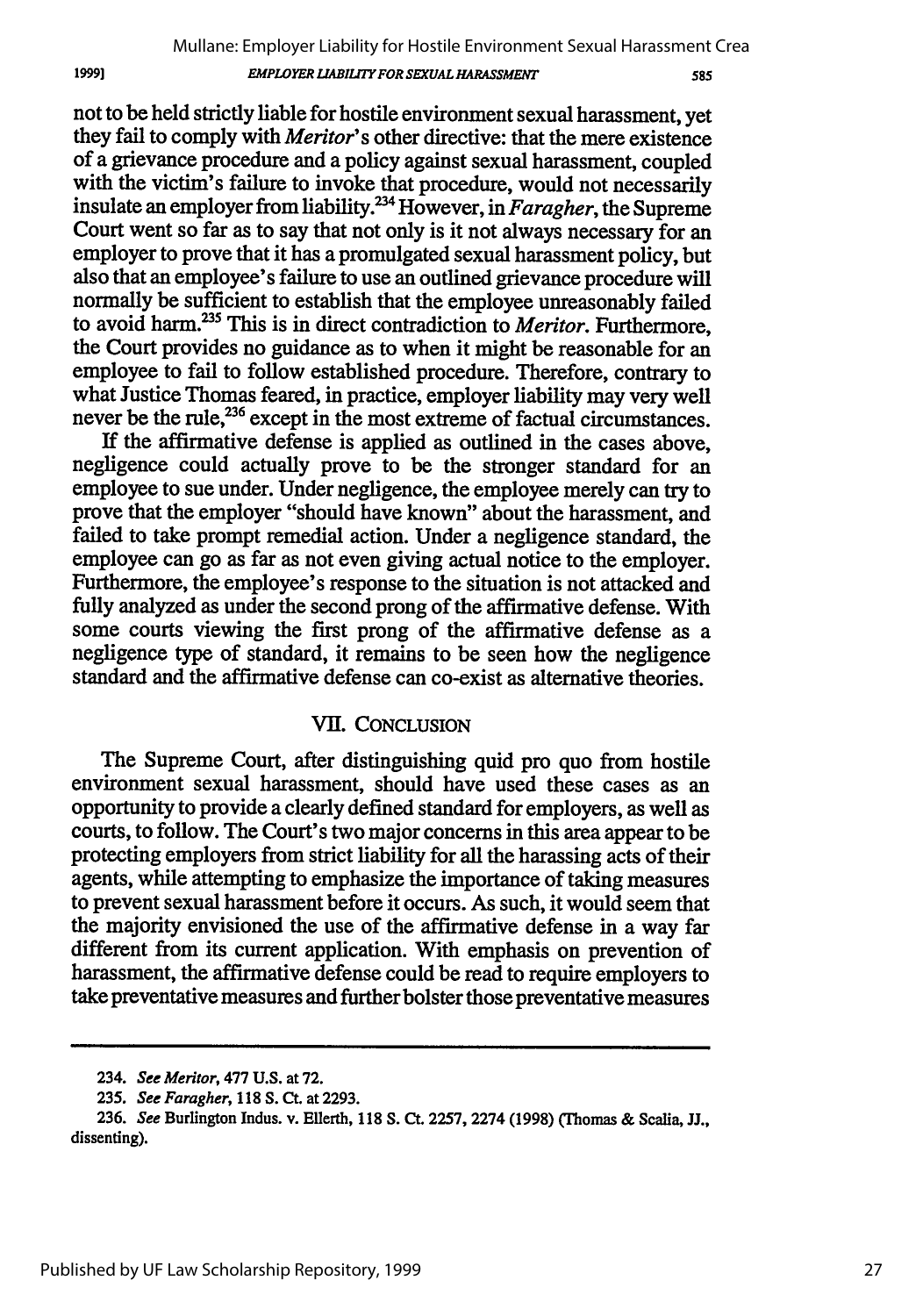#### *FLORIDA LAWREVIEW*

[Vol. 51

by establishing a history of taking prompt corrective action. As such, not only the preventative measures, but also the employer's history of swift and appropriate response in the face of harassment would serve to deter future personnel from engaging in such acts. Then, if sexual harassment still occurred, and the employee was reasonable in their response to the harassment, the employer would be vicariously liable and any postharassment corrective action would not mitigate the employer's liability to that particular employee. The employee must still act reasonably in mitigating their own injuries and damages **by** following appropriate procedures and acting in a reasonably timely fashion. Reading the affirmative defense in this way seems logical since the Supreme Court was attempting to make available a vicarious liability standard for victims of supervisor-created hostile environment sexual harassment, as opposed to current district court level treatment which is much more reminiscent of a negligence-type treatment. It is just this type of treatment that Justice Thomas feared and specifically addressed in his dissent.

It does seem harsh to hold an employer vicariously liable for the acts of a harasser, even though it did all it reasonably could to prevent harassment from occurring, if the employee acts reasonably in their response to the situation to mitigate their own damages. However, it is logical to place a stricter standard on supervisor-created hostile environment sexual harassment, as opposed to co-employee harassment.<sup>237</sup> In the supervisor context, the harasser has specifically been charged with more duties and responsibilities in the work place environment, and has more influence and control over the employees. Additionally, as a policy issue, who should bear the heaviest burden for preventing sexual harassment? The employer is in the best position to prevent harassment from initially occurring through hiring practices, sexual harassment policies, sexual harassment training, and monitoring procedures. The employee is only in the best position to mitigate the extent of their damages once harassment occurs. Thus, if an employee allows harassment to continue for an extended period of time, assuming the employer has reasonably attempted to prevent and correct harassment in the past, the employer should not be liable for the full extent of the employee's damages. However, the fact that harassment (an injury) has occurred, under a vicarious liability standard, requires that the employer bear some responsibility for the acts of its supervisory personnel. While such a construction seems harsh, an employer's damages should be limited. In an ideal world, harassment would not occur. Once damage has been done, the employer is in the best position to remedy the

**<sup>237.</sup>** As to JusticeThomas' identification of the disparitybetween sexual harassment and racial harassment, *see supra* Part V., hopefully when the appropriate case comes along, the Supreme Court will again take the opportunity to impose a stricter standard on racial harassment that is created by supervisors.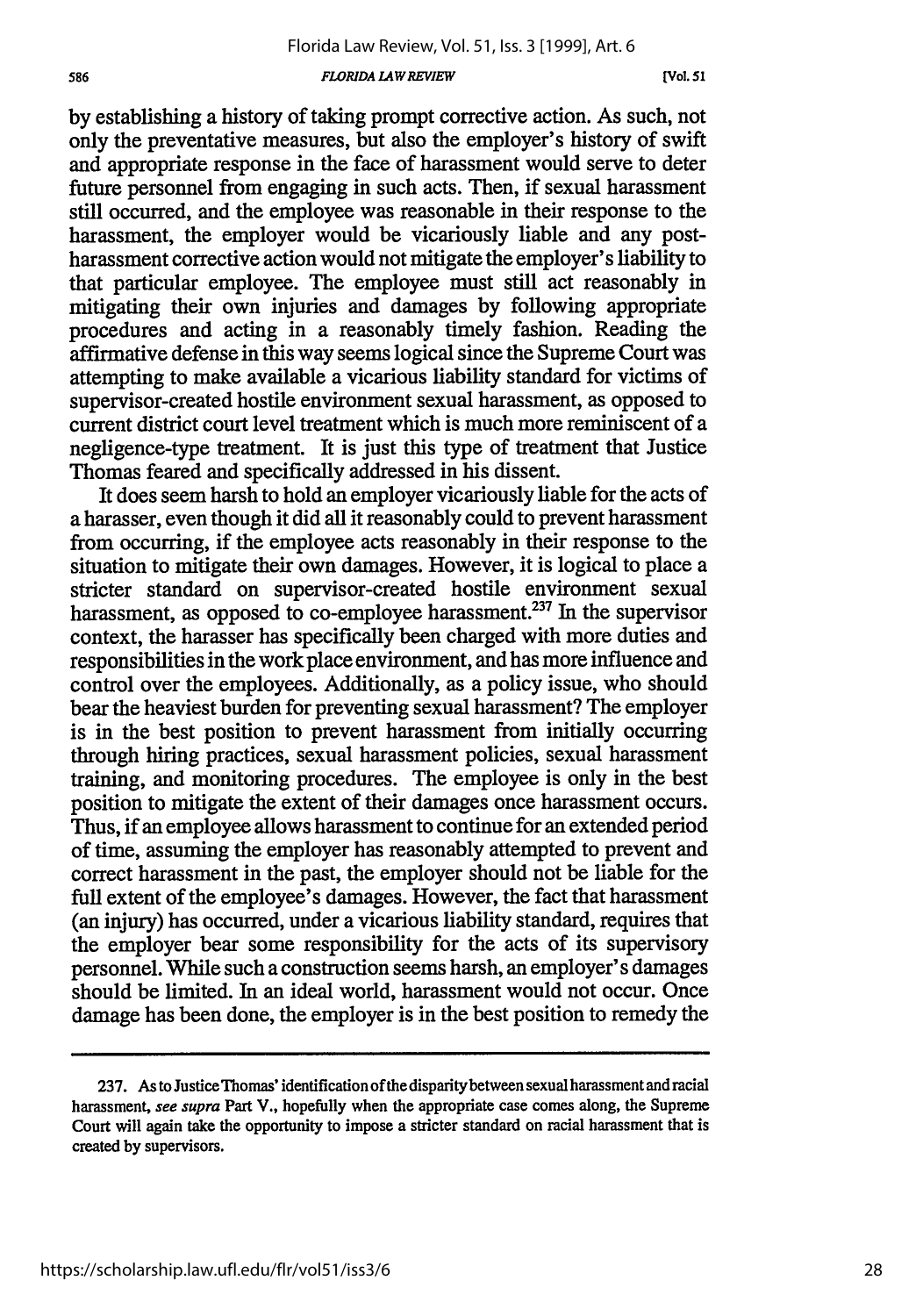#### *EMPLOYER LIABILYFOR SEXUAL HARASSMENT*

587

damage that occurred because of its supervisory personnel—but that damage should be limited to the initial and short-term injuries. Anything beyond that is the employee's responsibility because they unreasonably failed to take advantage of the employer's preventative and corrective stance against harassment in the work place.

As previously mentioned, it remains to be seen how the federal courts of appeals will apply the affirmative defense, as well as other standards, as alternative theories to supervisor-created hostile environment sexual harassment cases. The affirmative defense still creates many ambiguities that need to be sorted out through the courts; specifically, guidelines for when an employee acts reasonably in response to harassment.<sup>238</sup> However, one thing that seems fairly certain is that the confusion that has plagued this area of law, leading up to the opinions in *Faragher and Burlington Industries,* will in one form or another continue to exist until the legislature steps in or the Court sets forth a clearly defined standard.

**<sup>238.</sup>** *See also supra* Part VI.